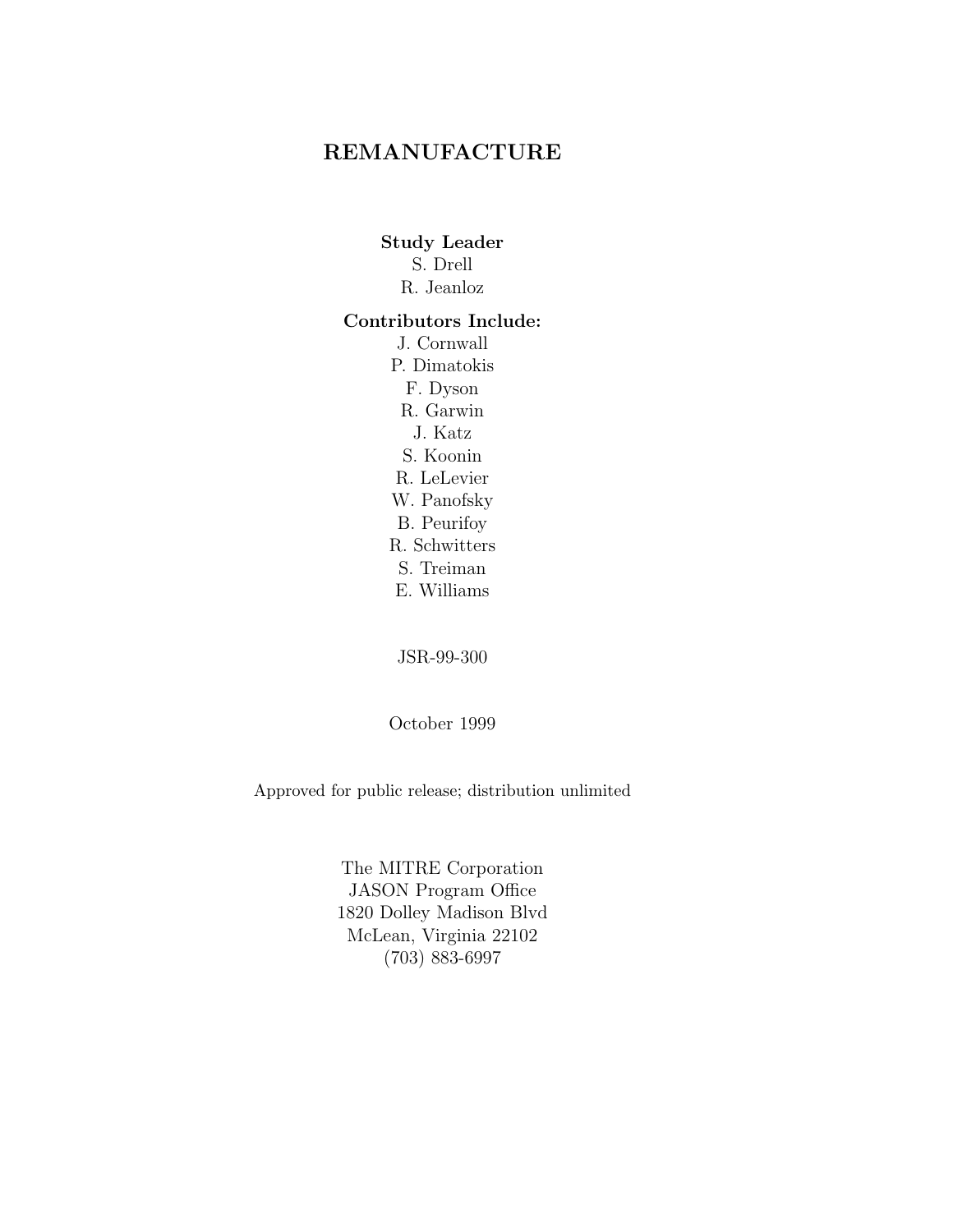### **Contents**

| $\mathbf{1}$   |                                                                         | SUMMARY                              |                                                                    | $\mathbf{1}$ |
|----------------|-------------------------------------------------------------------------|--------------------------------------|--------------------------------------------------------------------|--------------|
| $\mathbf 2$    | NEEDS AND OPPORTUNITIES IN REMANUFACTURE                                |                                      |                                                                    | 3            |
| 3              | RELATIONSHIP BETWEEN EXTENDED SURVEILLANCE<br>PROGRAM AND REMANUFACTURE |                                      |                                                                    | 7            |
| $\overline{4}$ | PRIORITIES FOR ESP/SLEP ACTION IN REMANUFAC-<br><b>TURE</b>             |                                      |                                                                    |              |
|                |                                                                         |                                      |                                                                    |              |
|                | 4.1                                                                     |                                      |                                                                    | 9            |
|                | 4.2                                                                     |                                      |                                                                    | 10           |
|                | 4.3                                                                     | Enhanced Surveillance Data Gathering |                                                                    | 11           |
|                | 4.4                                                                     |                                      |                                                                    |              |
|                |                                                                         | 4.4.1                                | Likelihood fits to aging data $\ldots \ldots \ldots \ldots \ldots$ | 13           |
|                |                                                                         | 4.4.2                                | Evaluations of steady-state remanufacture requirements             | 18           |
| $\overline{5}$ |                                                                         |                                      | MARGINS AND REMANUFACTURE                                          | 23           |
| 6              | KNOWLEDGE UTILIZATION & PRESERVATION<br>25                              |                                      |                                                                    |              |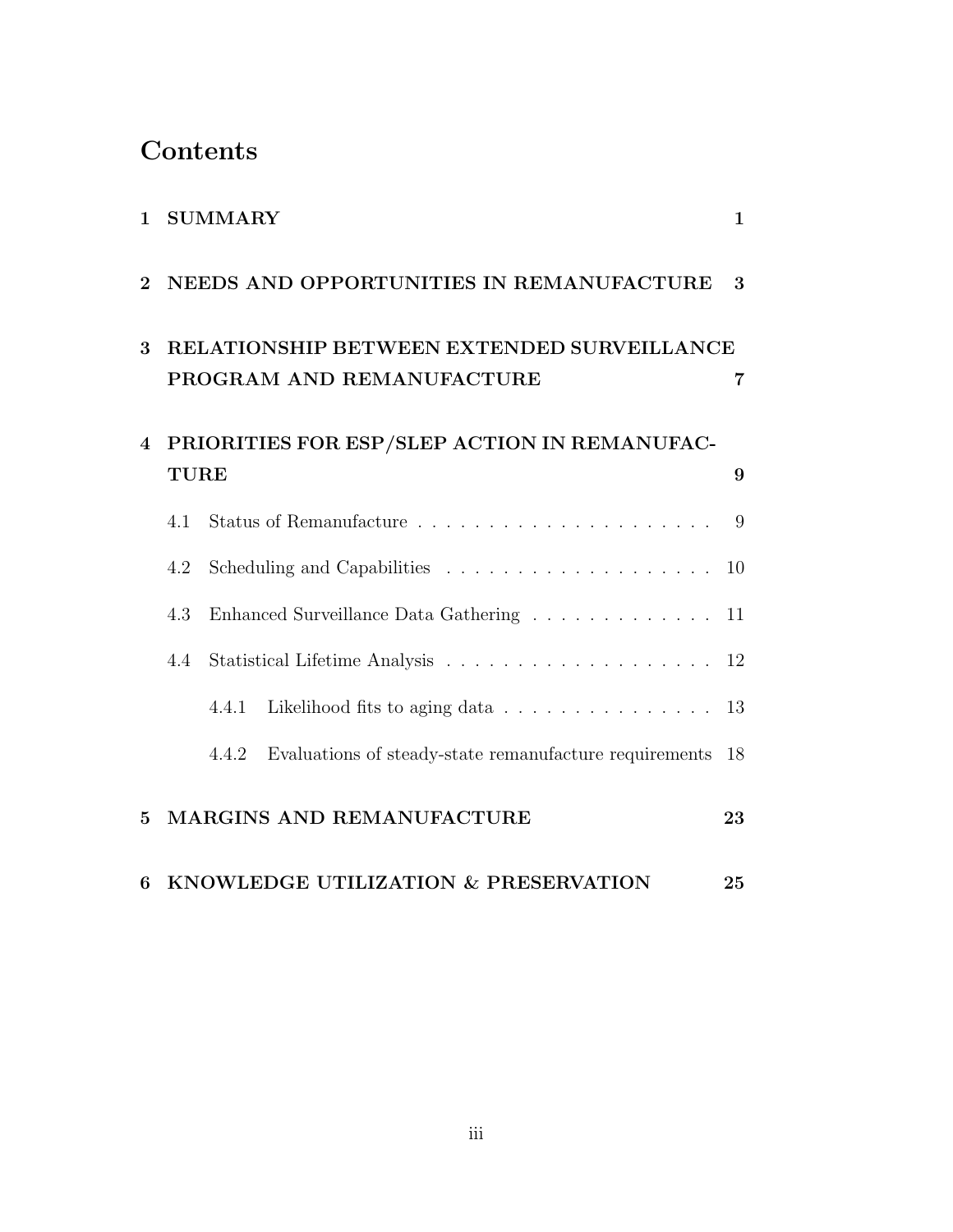### **1 SUMMARY**

A review of the current progress and plans associated with the remanufacturing of nuclear-weapon components within the DOE's Stockpile Stewardship Program (SSP) leads to the following conclusions and recommendations.

1. We commend LANL and Y-12 for their successes in initiating the remanufacture of, respectively, primaries and secondaries. The progress to date gives confidence that both of these key components of the nuclear package can be remanufactured, and that the low production level currently being planned for remanufacturing can be sustained over the coming years.

2. There is little evidence of an overall plan having been worked out for the long-term production needs and capabilities under the SSP, including i) the consideration of various scenarios for the steady-state size of the stockpile; ii) determinations of steady-state remanufacturing capabilities required on a component-by-component basis; iii) the implications for key facilities and personnel of long-term component needs (where are the bottlenecks, both under steady-state and if any surge capability is ever required?); and iv) the detailed mechanism by which data from the Enhanced Surveillance Program (ESP) will feed back into the prioritization of remanufacturing processes. A highly simplified example of the kinds of analyses that must be extensively pursued is given in Section 4.4.2.

3. The ESP database is not being analyzed thoroughly enough and kept up to date in a timely enough manner to influence the planning of remanufacturing to the degree that is needed. More detailed and complete analyses of the type presented in Section 4.4.1 must be pursued vigorously. These demonstrate the importance on putting special emphasis in preferentially sampling the oldest weapons of each type. Possible problems due to HE ag-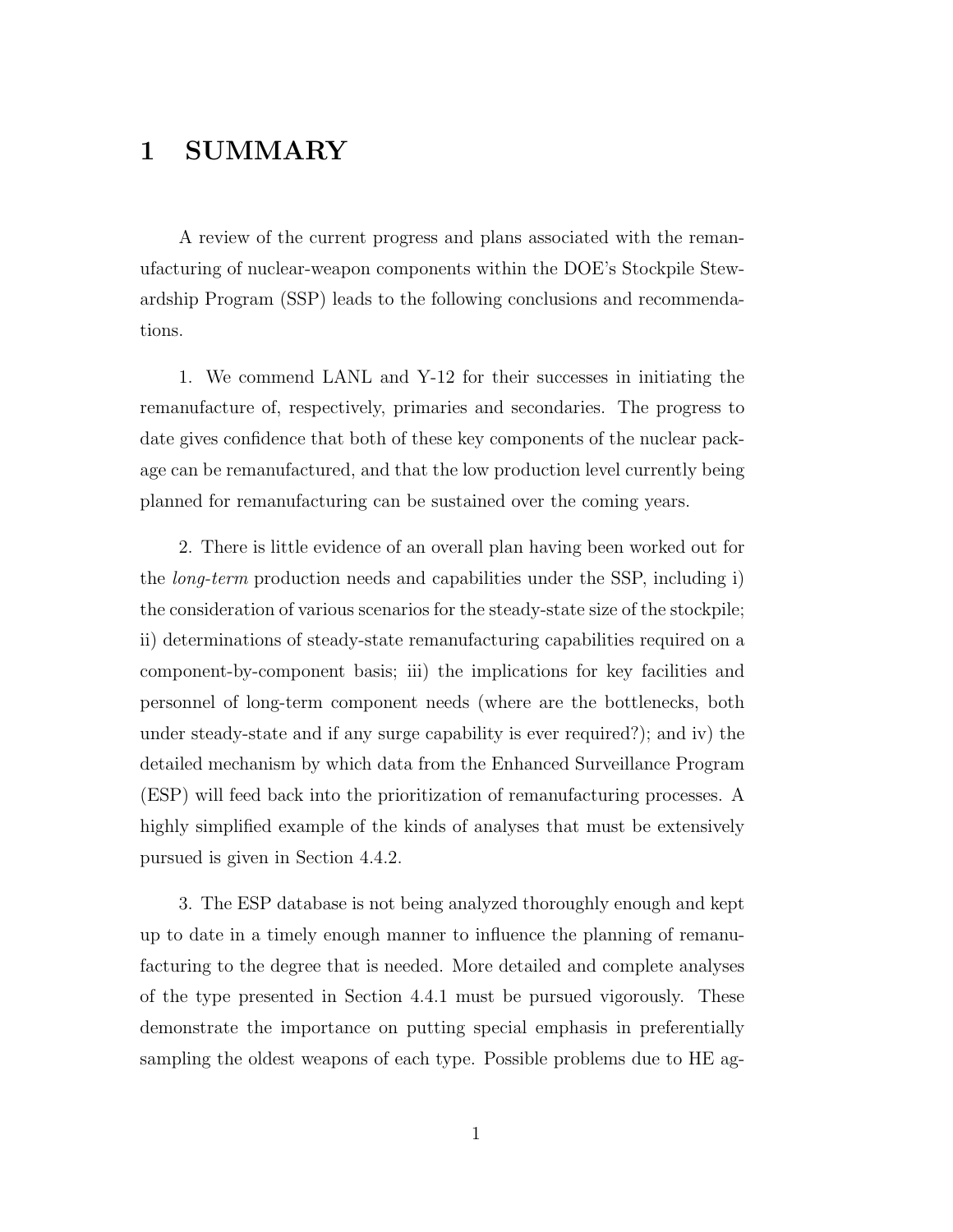ing require particular emphasis because they may arise more rapidly than, for example, problems due to pit aging.

4. Multi-component and system-level testing on the ground should have high priority in order to catch problems due either to aging or to newly produced parts. The rapid re-establishment of AAU testing at Pantex, which is currently on hold, is considered a high priority.

5. Increased uncertainty that may arise from unanticipated and unknown processes caused either by aging or by remanufacture can be partially, and perhaps entirely, mitigated by enhancing performance margins on key weapon types.

6. It is essential that a science-based process of planning, development and implementation be used throughout the new program of remanufacturing. This scientific foundation is important, both to ensure the highest likelihood of success and to engage (and therefore retain) the best personnel. Close interaction between the labs and the production plants should be increased, for example. We commend the development of enhanced electronic communication between relevant parties in the weapon labs and plants; this effort should be maintained if not enhanced. The training of new staff can be used to test the success with which knowledge of production processes is being documented and archived.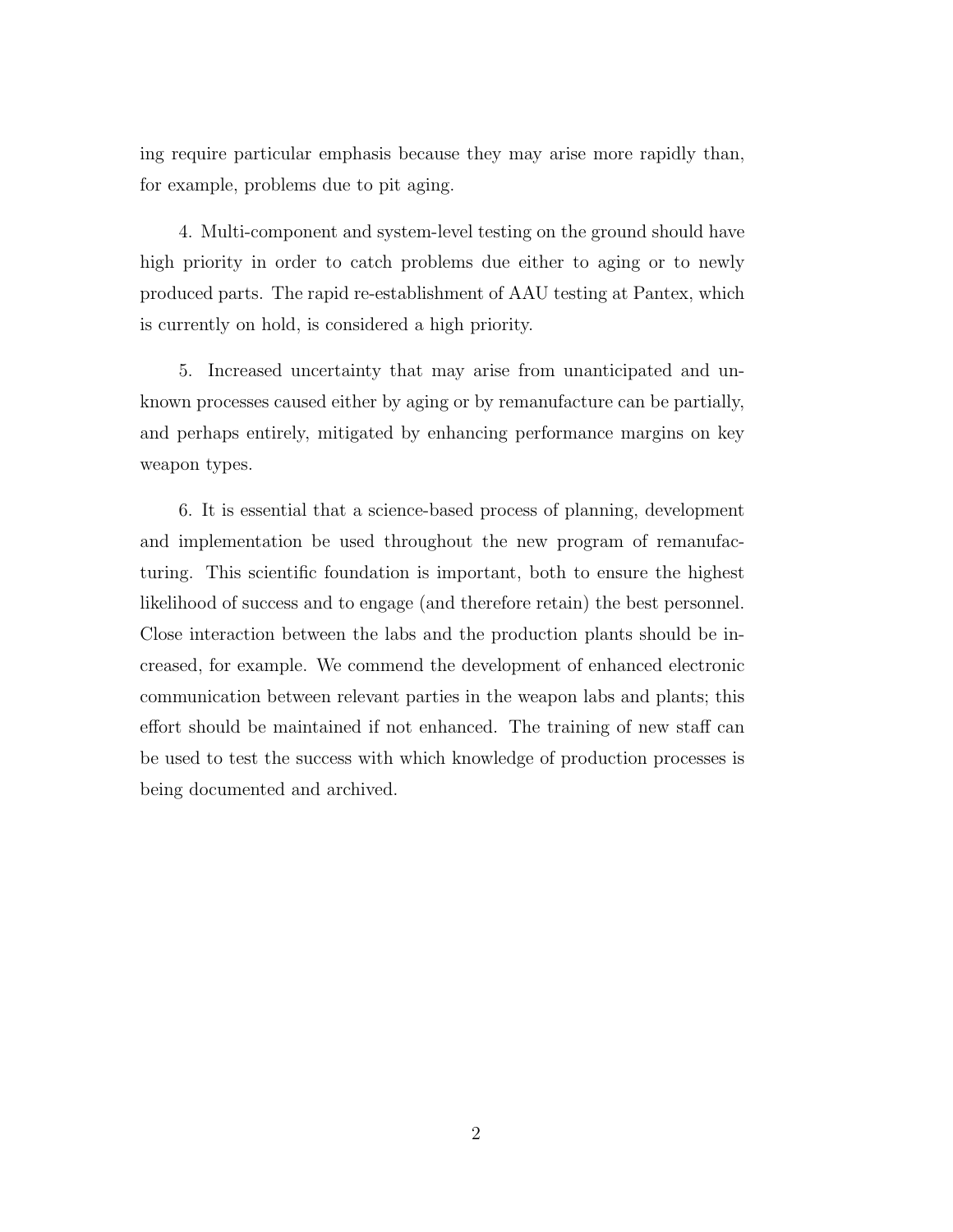## **2 NEEDS AND OPPORTUNITIES IN RE-MANUFACTURE**

The reconstitution of DOE remanufacturing takes place within the commitment to Science-Based Stockpile Stewardship (SBSS), and in an environment of the CTBT. The purpose of remanufacture is to maintain a safe and reliable stockpile of nuclear devices, together with their non-nuclear components that constitute a nuclear warhead.

In reducing the number of plants and labs involved in remanufacture, DOE is taking the opportunity to modernize the manufacturing operation, to bring further discipline to the activity, and to preserve the knowledge involved, so the product can be remanufactured for decades without unintentional change. Except for the nuclear weapon primary and the canned secondary assembly (CSA), all of the parts of the weapon can be tested in a CTBT environment just as well as they could have been previously. They are not constrained against change by a CTBT, but if they are changed in process or product they must be certified as to correct function. TA-55 is well on its way to producing its first pit, given this new responsibility for Los Alamos; and Y-12 at Oak Ridge has recently manufactured its first CSAs under the new regime. Non-nuclear components are manufactured at the Kansas City plant, and neutron generators and the Arming, Fuzing, and Firing (AFF) sets are the responsibility of Sandia.

The nuclear weapons complex must give urgency to developing quantitative plans for remanufacturing weapon components for the war reserve stockpile. The size of the active and inactive forces required by U.S. defence policy decisions will be among the critical factors affecting the plans. These requirements cannot be anticipated with confidence, and the resulting plans must incorporate a built-in flexibility, including the possibility of a stockpile greatly reduced in numbers relative to current plans under START-I and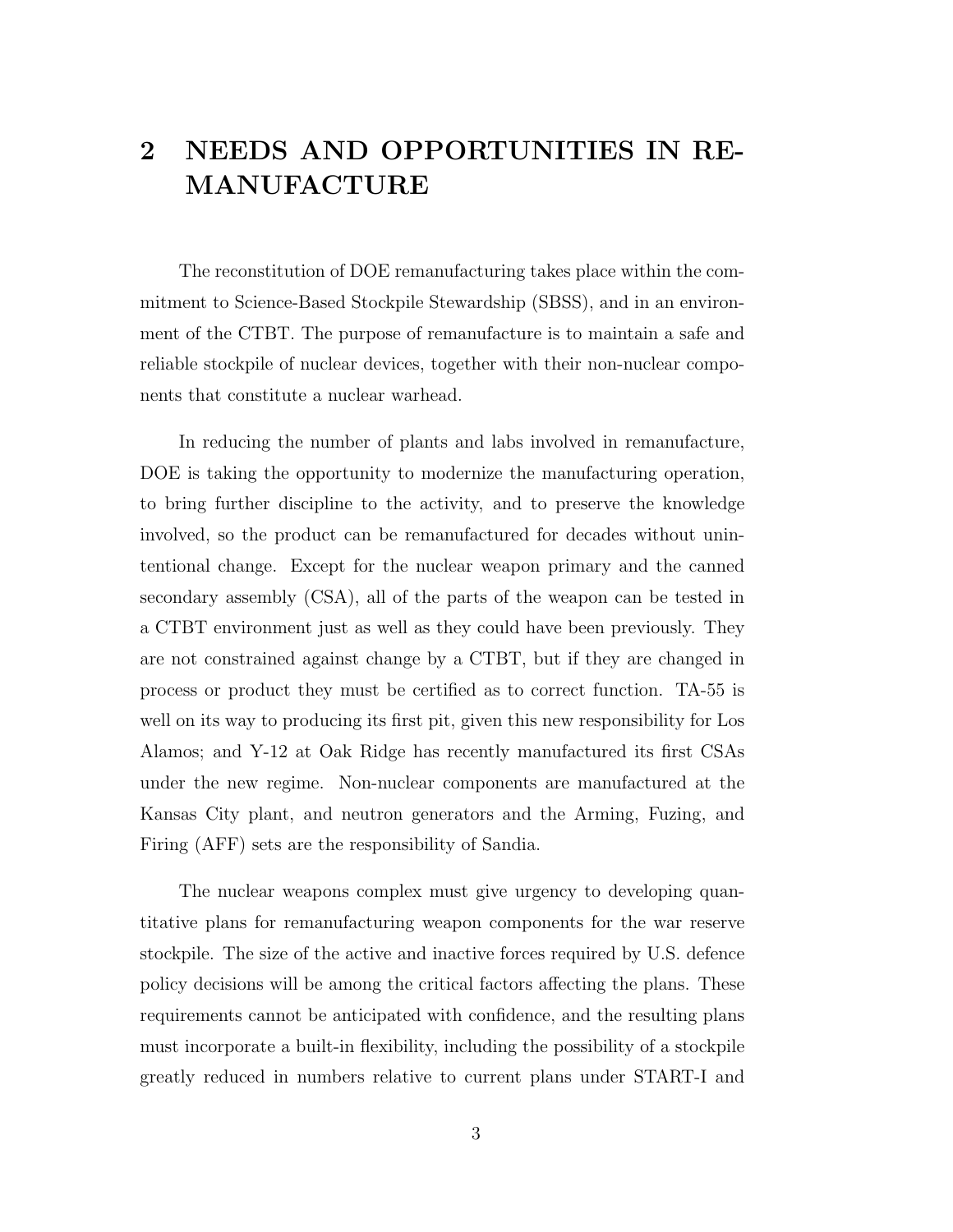START-II and changes in requirements for reserve warheads. The second factor of major importance will be the findings of the Enhanced Surveillance Program (ESP) and Stockpile Life Extension Program (SLEP) efforts. Obtaining results in these programs must be given among our highest priority efforts since the size requirement to build a given number of nuclear devices, neutron generators or tritium bottles, for example, will depend on the findings of the ESP and will have a major impact on the overall complex of the future.

There are some specific problems with remanufacture, beyond those associated with the lack of knowledge about aging mechanisms or uncertainties in the numbers of nuclear weapons in the future stockpile. While it has always been true that certain elements of a nuclear weapon are "limited life components" (LLC, such as neutron generators, boost-gas reservoirs and batteries), in the new environment every component of a nuclear weapon is properly regarded as of limited life and is a candidate, therefore, for remanufacture. But the big question regards the actual expected life of each of these components. We have seen on many bar charts the "design life" of a nuclear weapon stated as 20 years, or perhaps 25 years, and one still sees a peak in planned remanufacture at precisely 20 years or 25 years after a weapon was manufactured. However, there is no such thing as a "design life". The designers were not asked or permitted to design a nuclear weapon that would go bad after 20 years. They did their best on a combination of performance and endurance, and after experience with the weapon in storage there is certainly no reason to expect all of the nuclear weapons of a given type to become unusable after 20 or 25 years. In fact, one of the main goals of SBSS is to predict the life of the components so that remanufacture may be scheduled, and results to date indicate a margin of surety extending for decades.

In the last couple of years there has been good news on several fronts of SBSS. The primary is in principle far more problematical than the secondary,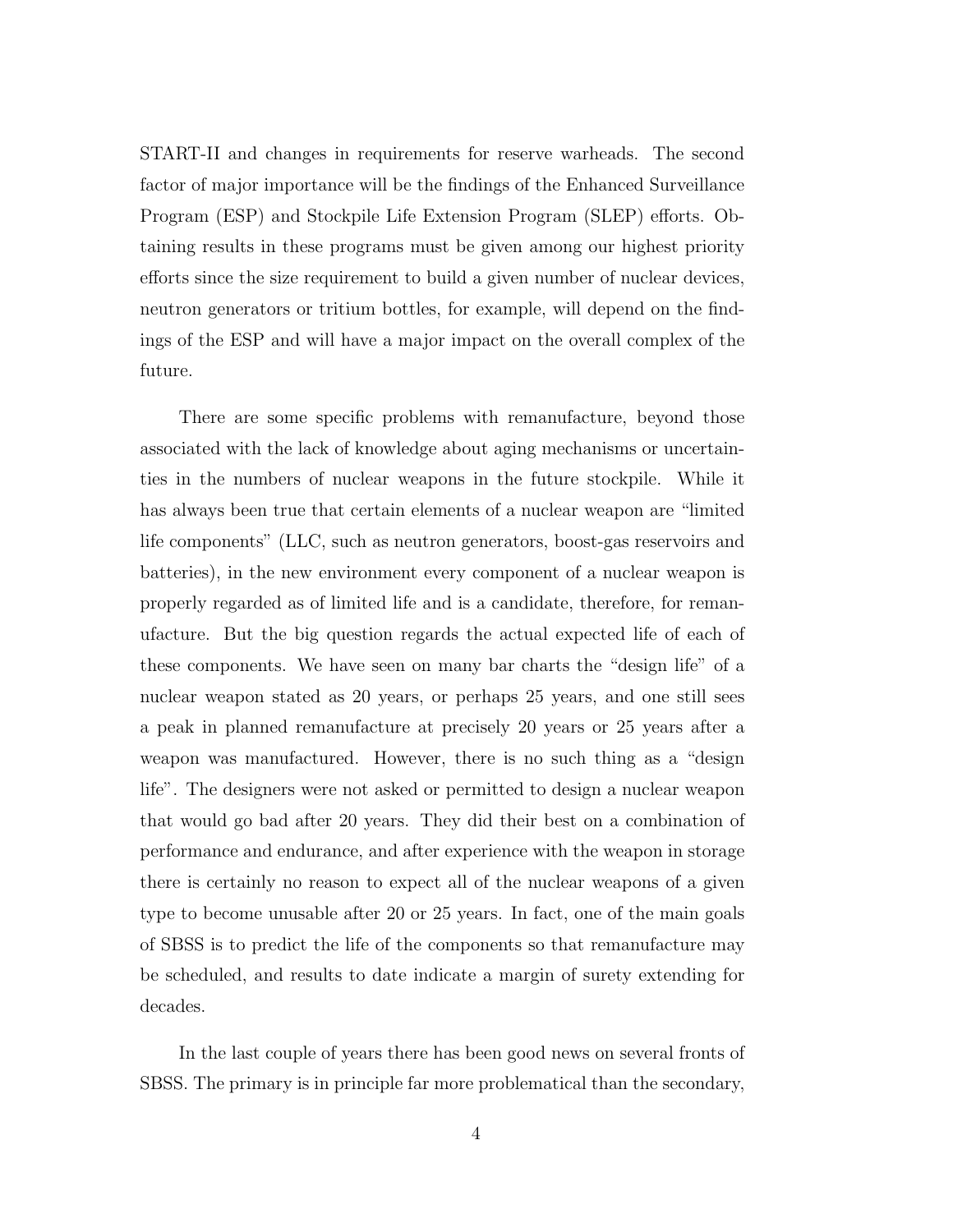composed as it is of plutonium of extremely complex metallurgical properties, which transforms over a period of 24,000 years by the emission of an alpha particle. The accumulation of the resulting helium is expected to be the life-limiting component of the plutonium pit, since it will ultimately deform the material, modify its crystal structure, or the like. Observation of old plutonium and accelerated aging observations of plutonium show this not to be a problem for the oldest plutonium observed thus far, and information is being obtained more rapidly than the pits are aging. Pit lifetimes are now discussed as 60 or 90 years. Minimum data to improve lifetime predictions are being obtained in a timely fashion.

Similarly, measurements of high explosives have not yet shown deterioration in performance with time, despite observable changes in such aspects as molecular weight of some of its components. This is a helpful result from the SBSS program.

Finally, the accelerated scientific computing initiative (ASCI) is being used in conjunction with remanufacture, to provide additional capability to design rapidly, and thus to shorten the cycle time for new components and manufacturing processes. One example, for instance, has been in the brazing of a non-nuclear part of the weapon, where 3-D modeling of the furnace revealed the cause of some bad joints, and its simple remedy. Moreover, we support the development of virtual (electronically networked) communities, even more than is being done now, in addition to the quarterly or semiannual meetings of people with like concerns in technologies or products. The relevant participants from laboratories and production plants ought to share the same database and communicate across the nuclear weapons complex in a secure and flexible fashion. In particular, there needs to be more involvement of weapon designers at the laboratories in the reconfiguration of the electronic-communication network and in the analysis of the production processes as they are ongoing, which means that the designers themselves must be involved in the virtual community.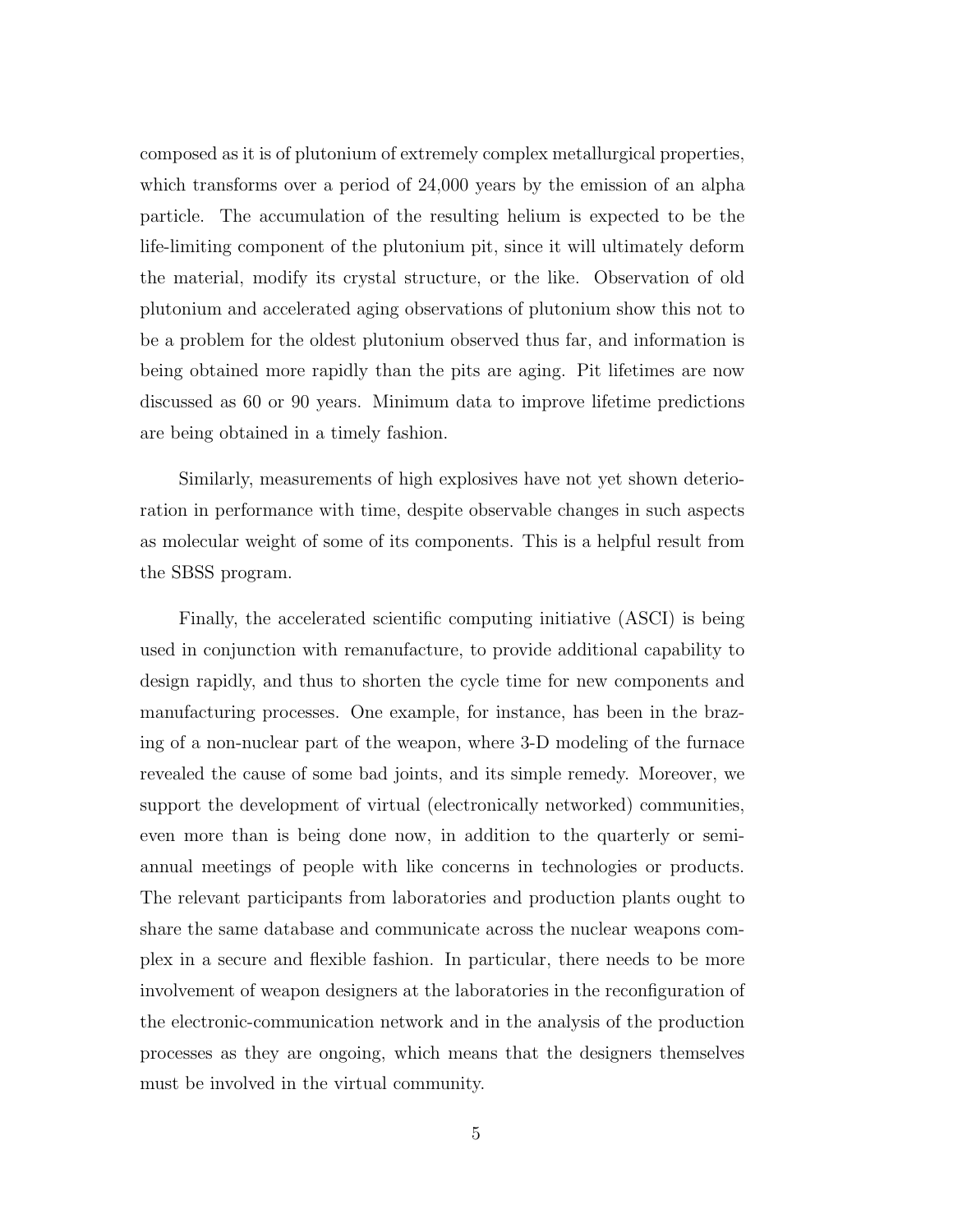# **3 RELATIONSHIP BETWEEN EXTENDED SURVEILLANCE PROGRAM AND RE-MANUFACTURE**

One can construct a remanufacturing strategy in one of two ways. Either 1) declare an arbitrary service life and remanufacture each unit as it reaches the end of its declared life, or 2) implement an aggressive, broadbased and science-driven surveillance program focused on detecting trends (early warnings) that indicate the eventual need to remanufacture product. The selection of an arbitrary service life can ease planning and be less demanding of stockpile surveillance activities, but it does not push for a close monitoring and better undestanding of the *actual* stockpile, as it ages, and is likely to cost more than option 2.

The successful accomplishment of either strategy is, of course, dependent on close cooperation among the 3 weapon labs, and between the labs and the downsized production complex under the policy direction of the DOE. Based on government regulations and budget cycles, as well as construction times for special facilities, a minimum time for early warning and recovery should probably be not less than 10 years (though shorter time periods can no doubt be achieved in an emergency). The evidence we are beginning to see from the ESP currently supports the view that a 10 year lead on unacceptable degradation is achievable. The confidence that a 10 year lead is appropriate will be enhanced if continuously operating pilot production lines (e.g. a few a year) are maintained to replace hardware destroyed during surveillance activities.

We heard briefings describing the details of remanufacturing processes at LANL and Y-12, aimed at establishing reliable production lines for pits and secondaries. In both places, good progress has been made in building teams of people and equipment capable of producing these critical weapon-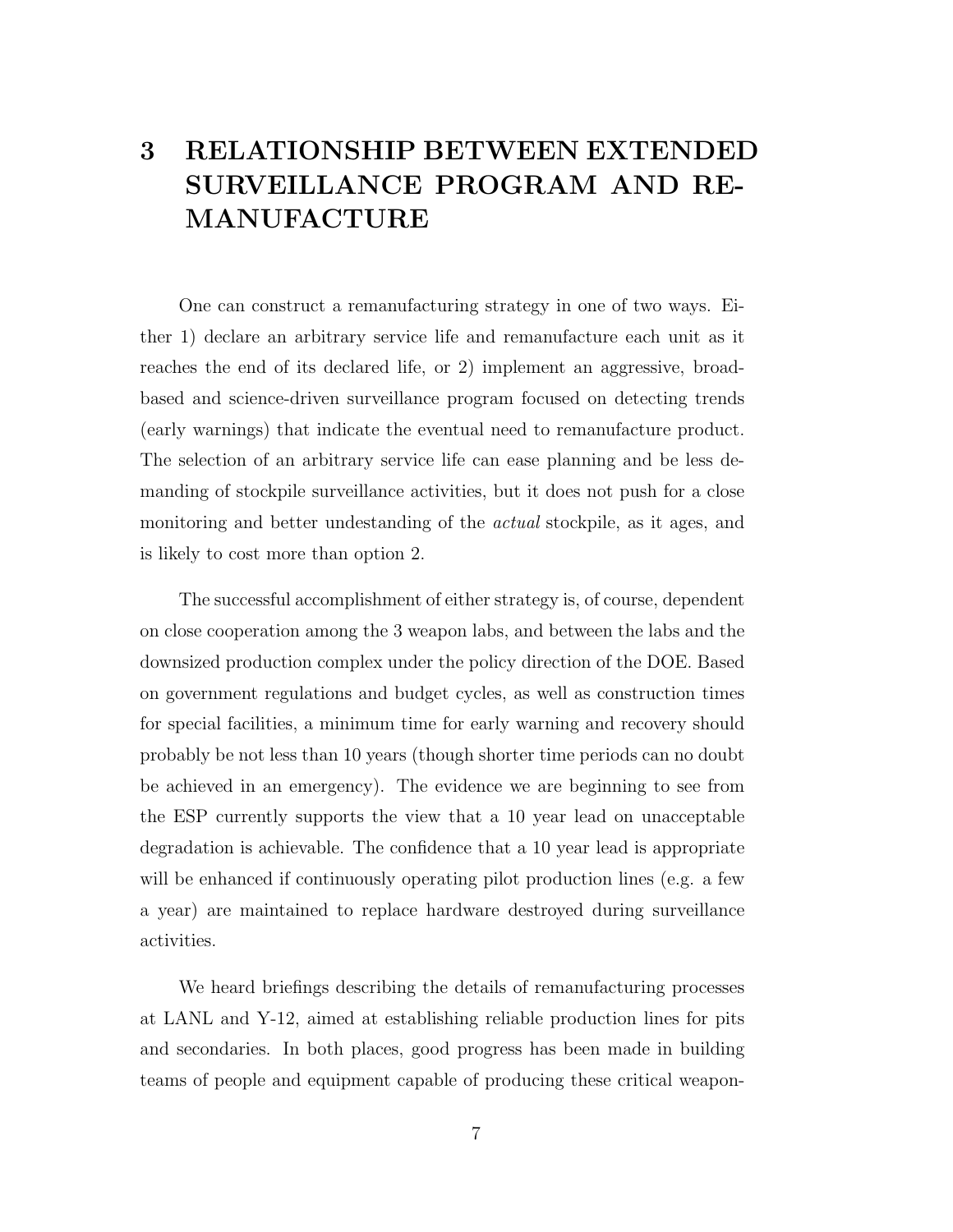components to satisfy WR specifications. We commend these efforts and urge that they be continued until the remanufacturing processes are fully operational.

Thus, our confidence that ESP-driven remanufacturing can succeed is based on information supplied by LANL regarding pit fabrication and Y-12 on CSA fabrication. Much additonal data must be examined to fully validate this assertion, however. Although we have seen data related to HE aging we need more information before we can take a firm position about its implications. With regard to neutron generators and boost system hardware (production assignments now at Sandia and Los Alamos,) progress appears to be satisfactory. Other hardware and components, while essential to the assembly of a complete warhead or bomb, appear to be of lesser concern if only because they are more akin to items available from high-quality commercial sources.

The main thing that we found lacking in the LANL and Y-12 briefings was evidence of any strong linkage between the remanufacturing programs and the stockpile surveillance programs. Ideally, the scale and time-table of remanufacturing should be determined by the scale and time-table of warhead deterioration revealed by stockpile surveillance. Until now, clear evidence of warhead deterioration has not been seen in the enduring stockpile, but the plans for remanufacture still assume that deterioration is inevitable on the timescale of the old, arbitrarily defined "design lives" discussed in Section 2. We recommend that the plans for remanufacture be made as flexible as possible, so that remanufacture cost savings and enhanced reliability can be achieved as the findings of stockpile surveillance become available.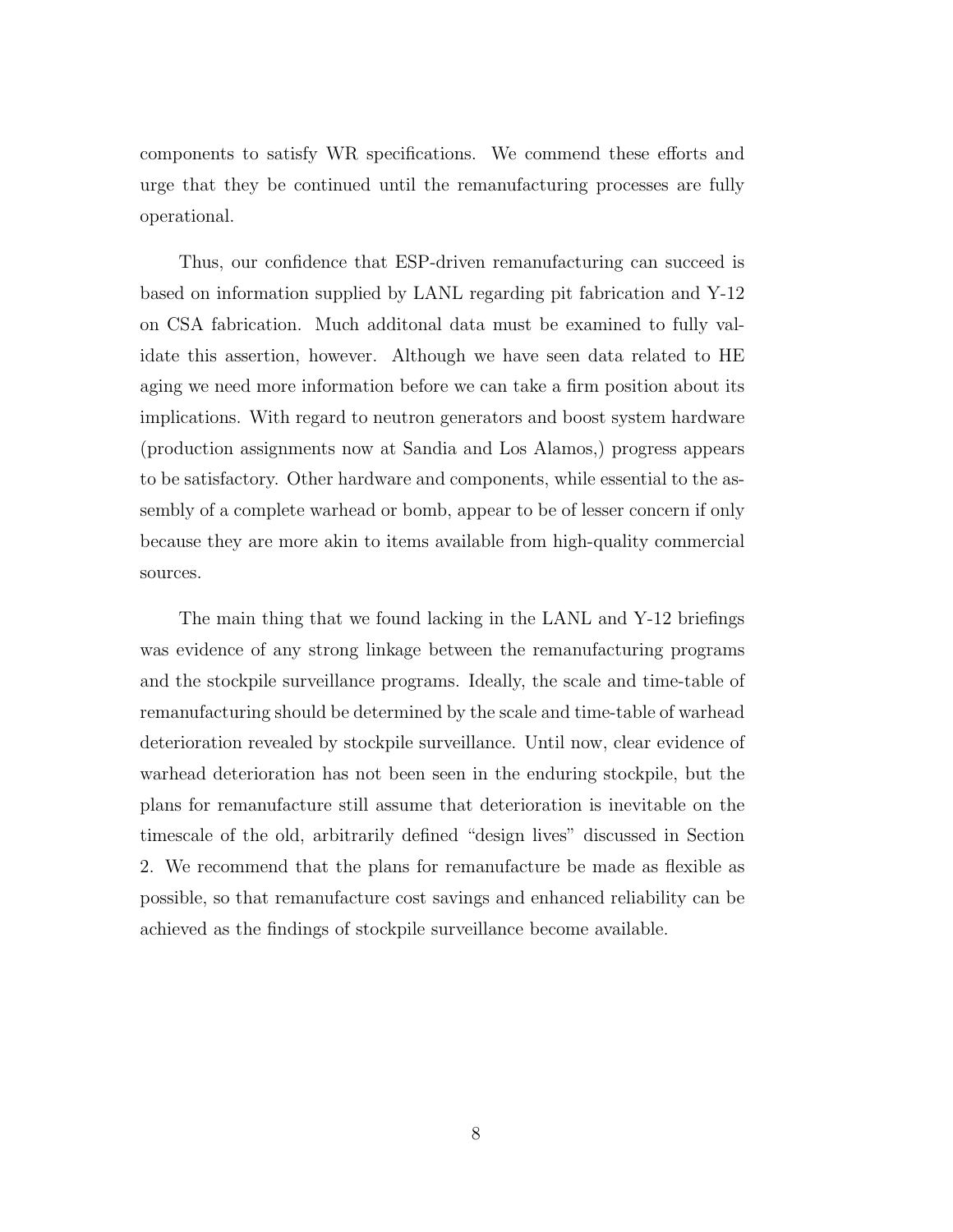### **4 PRIORITIES FOR ESP/SLEP ACTION IN REMANUFACTURE**

### **4.1 Status of Remanufacture**

The nuclear weapons "complex" has made impressive accomplishments in establishing remanufacturing capabilities under the new constraints of budget, lost technologies, and safety and environmental concerns. Examples of accomplishments, which span the complex, include redevelopment of pit production capability which was lost when Rocky Flats was shut down, safety overhauls and introduction of robotic handling procedures at Pantex, reestablishment of CSA production under modern safety regulations, development of new manufacturing procedures for TATB and PZT-based fuzing, transfer of component manufacture (including tritium reservoirs) to the Kansas City Plant with greatly improved productivity, development of new production of neutron generators, installation of high-power computational capabilities at two of the production facilities, development of archival records on ongoing manufacturing procedures, and the beginning of common networking and data handling procedures. Of particular significance among these many accomplishments, we note the compilation and cross-correlation of old data from fabrication records and test records for pits; this compilation is being used in the development of new pit production and qualification procedures. We also note the coordination of work between Livermore and Y-12 on developing diagnostics for CSAs, and collecting data needed for life-time prediction during disassembly of decommissioned CSAs. These latter efforts are examples of the type of continuing ESP efforts that must be further developed and maintained in the next stages of remanufacture.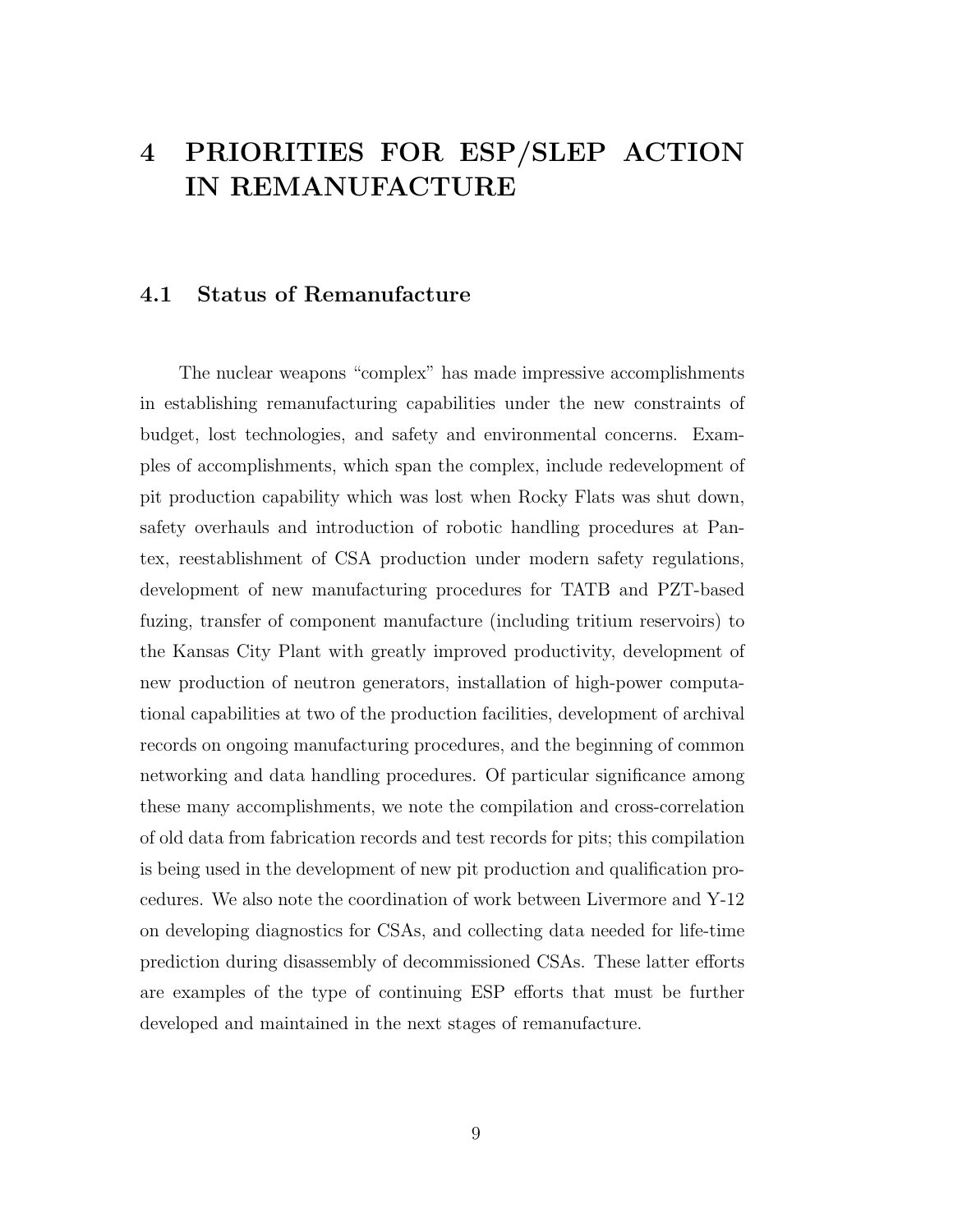With these accomplishments in place, it is now reasonable to plan maintenance of the stockpile via partial or complete re-manufacture. At present, the complex is working on short-term planning, in which immediate needs of the stockpile will be addressed as efficiently as possible within the existing remanufacturing capabilities. The prioritization of stockpile maintenance needs is presently being made using ad-hoc procedures based on maintenance schedules and experience established prior to the test ban. The phase-in of maintenance schedules prioritized on the basis of scientific understanding and stockpile surveillance experience is the next challenge for the remanufacturing program. This is essential, first of all to ensure that stockpile readiness is maintained, and secondly to ensure the most efficient use of the limited resources available to maintain the stockpile.

### **4.2 Scheduling and Capabilities**

The production rates of components at the various facilities are limited by one or both of two factors: i) the current existence of appropriate facilities and trained personnel, and ii) the capacities of new processes which are under development. Some examples of limiting factors are the number of cells available at Pantex, the rate of CSA remanufacture, the rate of neutron generator fabrication, the rate of tritium reservoir fabrication, and the rate of pit production. Short-term maintenance and remanufacture plans are being formulated around current capabilities, with branch points in decisionmaking scheduled as new information emerges from the enhanced surveillance program concerning stability of different weapon components. A significant decision branch point in the near future will determine the necessity of W76 rebuild, based on information on the stability of the HE to be obtained by the ESP. Such short-term decisions will have significant impact in the development of capacity, and thus the distribution of resources, which will not be easy to reverse once established. Therefore it essential that more of the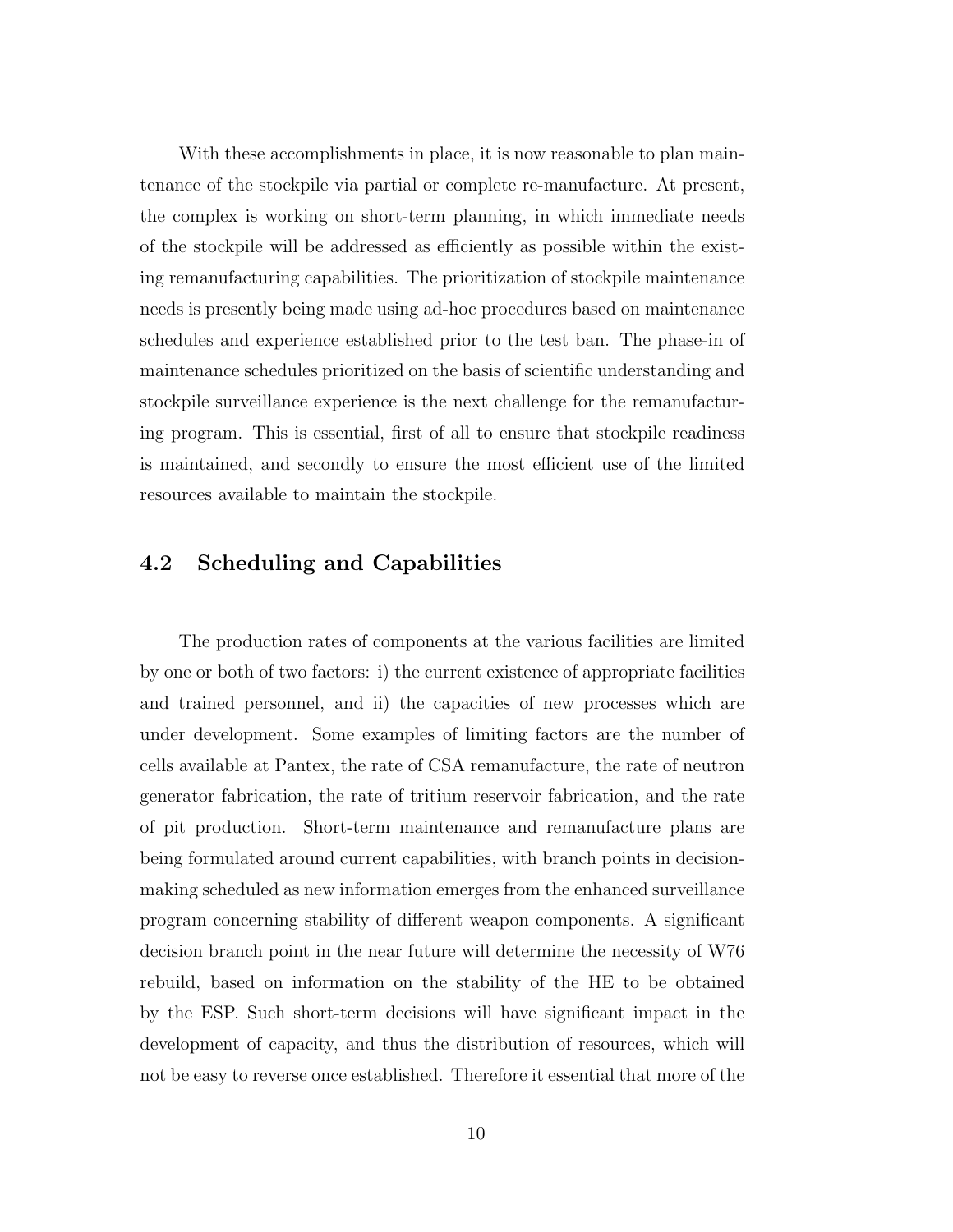information needed to develop long-term and coherent planning be acquired and placed into the context of decision making as rapidly as possible.

#### **4.3 Enhanced Surveillance Data Gathering**

Two subsystems which we perceive to be at the opposite extremes in their impact on scheduling of remanufacture are HE and pits. Based on current information, we consider HE to remain a questionable component in evaluation of stockpile readiness, whereas pits are now established as stable components in the stockpile. Thus planning for appropriate remanufacture regarding these two components frames the time scales of concern.

Accurate and extensive compilation of HE data, from old records (as was done for pits), from testing of HE components of decommissioned weapons, and from aging tests is needed urgently. Without this information, crucial short-term decisions will have to be made on a very conservative basis, possibly preventing other needed maintenance (or evaluation efforts), and almost certainly leading to wasteful allocation of scarce resources. Even prior to definition of new enhanced surveillance diagnostics for HE (which presumably are now under development), aggressive data acquisition designed to match and augment data in old records is needed.

For HE there is a well-defined series of qualification tests performed on each unit that is (and has been) shipped from Pantex. Repeating these measurements on a broad selection (e.g. different ages and different environmental experience) of HE from decommissioned weapons and of weapons under rebuild will allow the development of a time-dependent data set, as discussed in the following section. Immediate re-establishment of temperature-based aging studies on full weapons (AAU), now under a temporary halt at Pantex,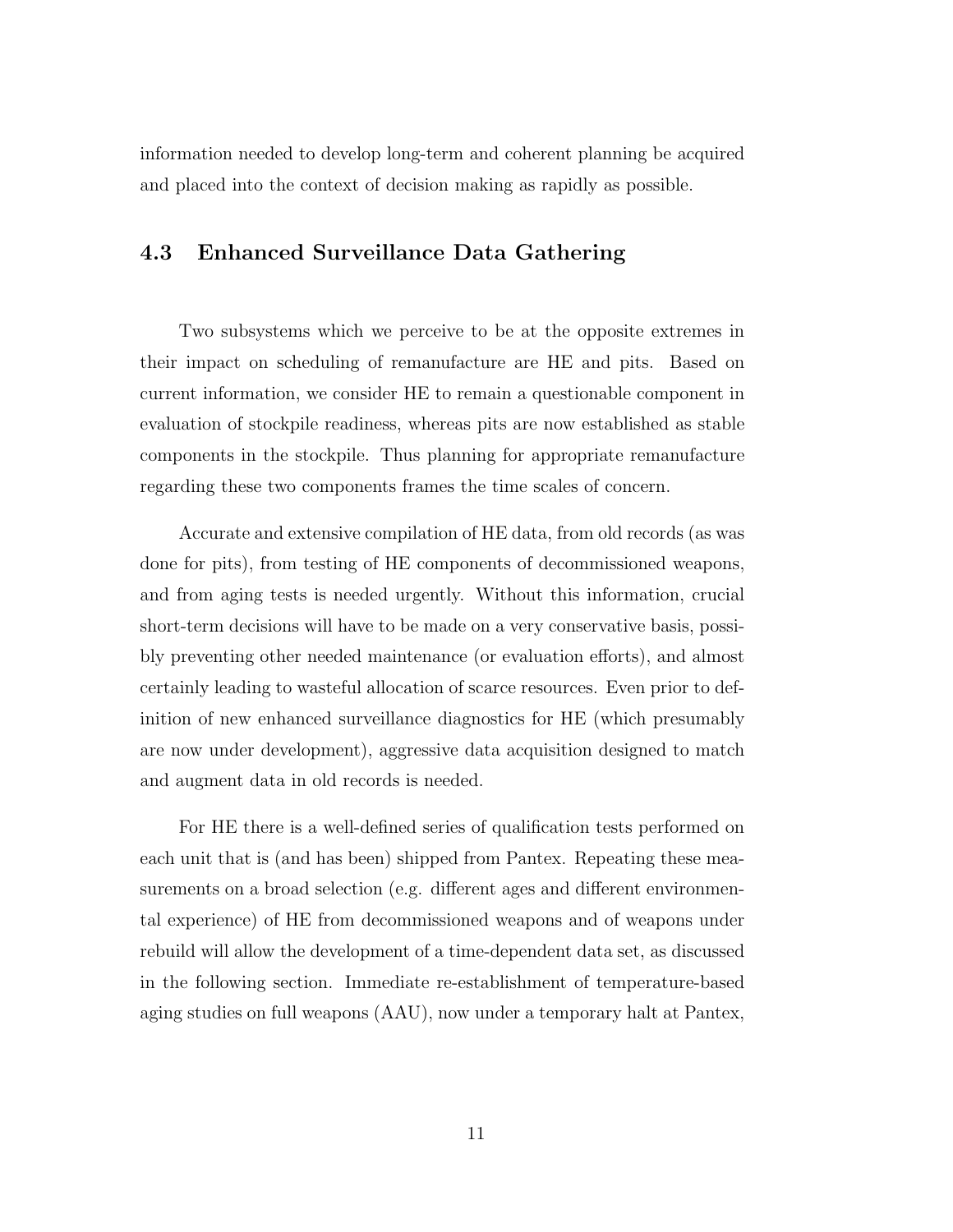is also essential. Because HE is a likely rate-limiting component in the stockpile, the accumulation of sufficient data to establish statistical trends in its performance should be an extremely high-priority concern.

Pits stand in contrast to HE in their impact on the stockpile. Because they are a crucial and expensive component, extreme care is required in reestablishing pit production correctly. The present pit-development program is demonstrating this care. On the other hand, because there is neither evidence nor physical reason to expect that pit aging on the present time scale has in any way degraded weapon performance, there is no reason to rush decision making as to future pit production rates. Development of serious materials-science-based criteria for evaluating pit readiness as a function of lifetime therefore can proceed on a longer-time scale than is needed for HE.

#### **4.4 Statistical Lifetime Analysis**

The continuing and expanded evaluation of weapons and components failure rates as a function of lifetime remains a serious need of the remanufacture program as discussed above. In the following we illustrate, with examples based on simple models, the potential use of lifetime data to inform decision making for remanufacture. The models are not intended to be definitive, because there is not yet (so far as we can tell) adequate data available to generate sufficiently realistic models. The models shown here are therefore meant to illustrate concretely the need for expanded collections of data, and the potential impact of this information on the remanufacture planning process.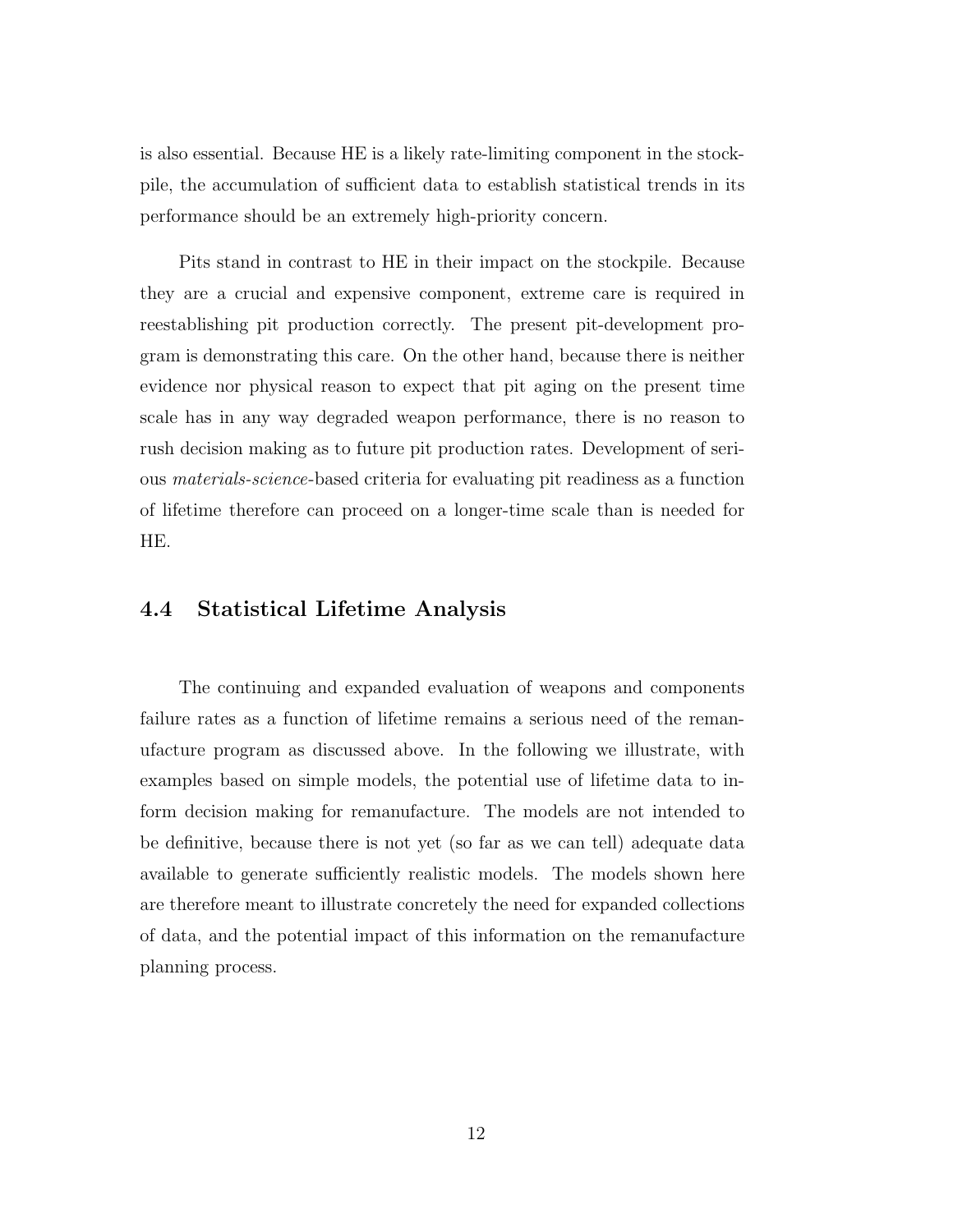#### **4.4.1 Likelihood fits to aging data**

We performed a maximum-likelihood analysis of aging data provided to us by the Sandia group [1]. This information consists of numbers of weapons sampled and numbers of "actionable findings"<sup>∗</sup> observed, sorted by age of weapon in one-year bins. Our purpose was to use these data to estimate as accurately as possible the rate of actionable findings and, in particular, to look for any significant change in defect-rates with age (we specifically do not consider production-related defects).

In analyzing these data, we assume that the probability,  $p$ , of a defect being recorded as an actionable finding during a given inspection is a smooth function of the age in years,  $y$ , of the sample group being examined. Specifically, we assume:

$$
p = a_0 + a_1y + a_2y^2 + a_3y^4
$$

where the  $a_n$  are parameters to be fitted to the data. Further, we assume these parameters are non-negative, implying that defect rates will only grow over time, in the same way for all types of weapons. The probability that  $r$ actionable findings are observed in a sample of n weapons in the age bin,  $y$ , is given by the binomial distribution,

$$
f(r;n,p) = \frac{n!}{r!(n-r)!}p^r(1-p)^{n-r}
$$

where  $p$  is the defect rate evaluated for the age,  $y$ , being studied.

Our likelihood function is the product over age bins of the individual binomial probabilities for the observed numbers of findings. The fitting parameters,  $a_n$ , are varied to maximize the logarithm of the likelihood function<sup>†</sup>

<sup>∗</sup>Findings of defects or deviations from specifications sufficient to require official action, such as reporting and in-depth investigation. A detailed protocol exists to define actionable findings.

<sup>&</sup>lt;sup>†</sup>This form correctly handles binomial statistics and corresponds (up to a factor of  $1/2$ ) to a  $\chi^2$  or least-squares fit when the  $r_i$  are reasonably large.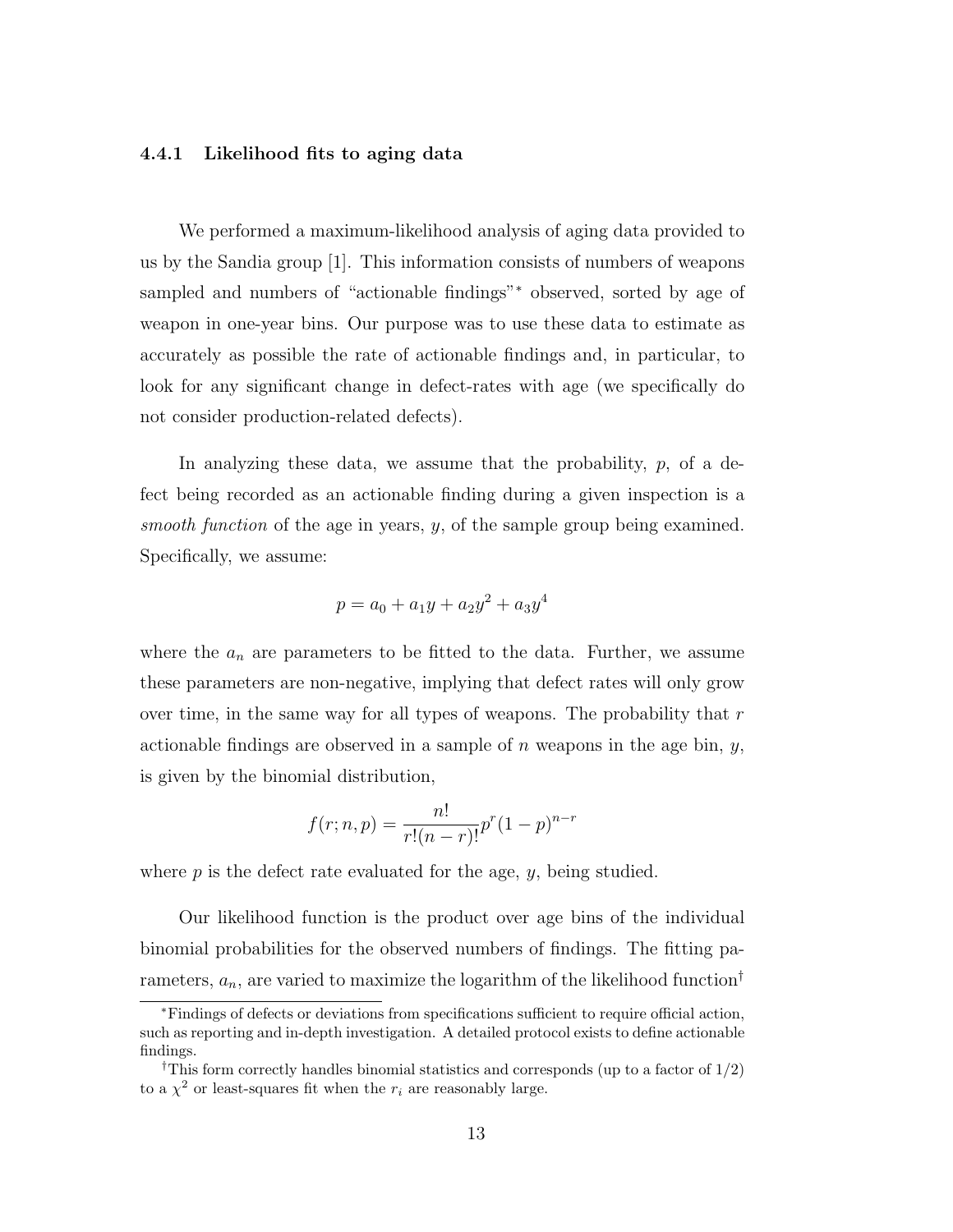(up to an overall constant that does not influence the fit), given by:

$$
\ln \mathcal{L} = \sum_{i} r_i \ln p_i + (n_i - r_i) \ln(1 - p_i)
$$

where the summation is over all age bins,  $i$ , contributing to the fit;  $r_i$  is the number of actionable findings in the sample of  $n_i$  weapons examined in the given age bin and  $p_i$  is the actionable finding rate evaluated for the *i*-th bin.

The MS Excel tool, "Solver", was used to find fitting parameters that maximize  $\ln \mathcal{L}$ . Various fits were performed in order to study the stability of the results‡ .

The final results, shown in Figure 1, included data in the age range 5 to 32 years. Data from years 1 to 4 are well represented by the parameters determined from the older weapons, but were excluded from the fitting process to avoid possible biases (e.g. due to design or production errors) arising from the "youngest" samples. The fits consistently yielded linear solutions, where  $a_2 = a_3 = 0$ , presumably as a consequence of the positivity constraint. The best fit values for the other parameters are:

$$
a_0 = 0.002642 \text{ findings/trial}
$$
  

$$
a_1 = 0.000355 \text{ findings/trial/year.}
$$

To estimate the errors on the fitted rate of actionable findings, the values of  $a_1$  that change  $\ln \mathcal{L}$  by 2 units (corresponding to a  $\pm 2\sigma$  variation in likelihood) were found. Curves (straight-lines) for these parameters are included in Figure 1. A proper calculation of the covariance matrix for these fits is beyond the scope of this report, but we believe that the above procedure gives a reasonable estimate for the 90% confidence-level bounds. The two parameters,  $a_0$  and  $a_1$ , are highly correlated; by using the slope parameter,  $a_1$ , to estimate errors, we should be conservatively setting confidence-level bounds for the oldest weapons under consideration.

<sup>‡</sup>We also performed fits with a likelihood function based on Poisson statistics. The results were indistinguishable from the binomial case.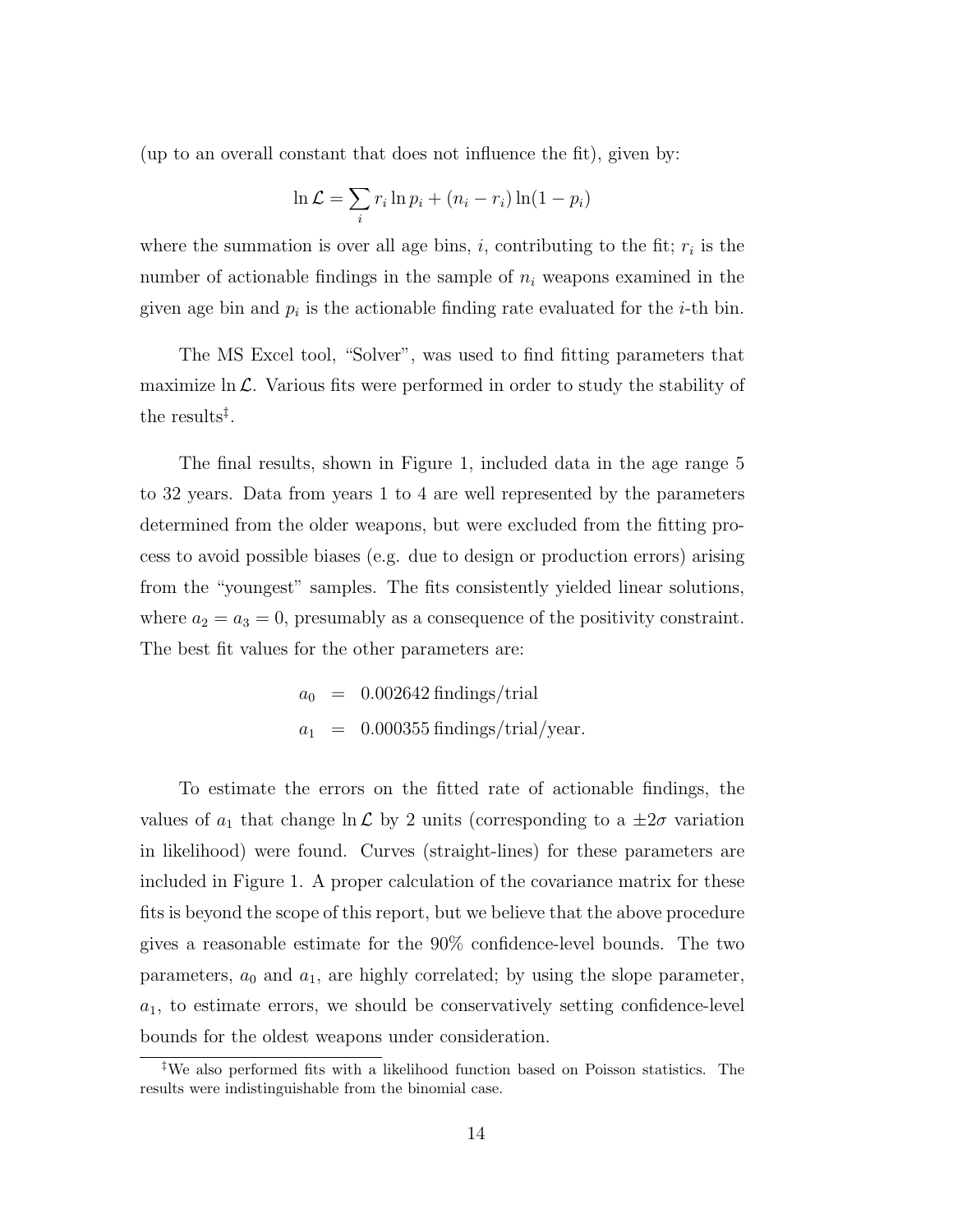

Figure 1: Summary of results on age-dependence of rate of actionable findings. The squares indicate the observed number of actionable findings[1] divided by number of samples, plotted against the cohort age. The line labeled "Fitted Rate" is the actionable findings rate versus age determined from the maximum-likelihood fits described here. The lines labeled " $+/-$ 2  $\sigma$ " indicate our estimate of the 90% confidence-level bounds for the rate actionable findings. The curve labeled "3-yr-avg. Upper Lim." is the previously reported estimate[2] of the 90% upper limit on the rate of actionable findings, based on a three-year running average.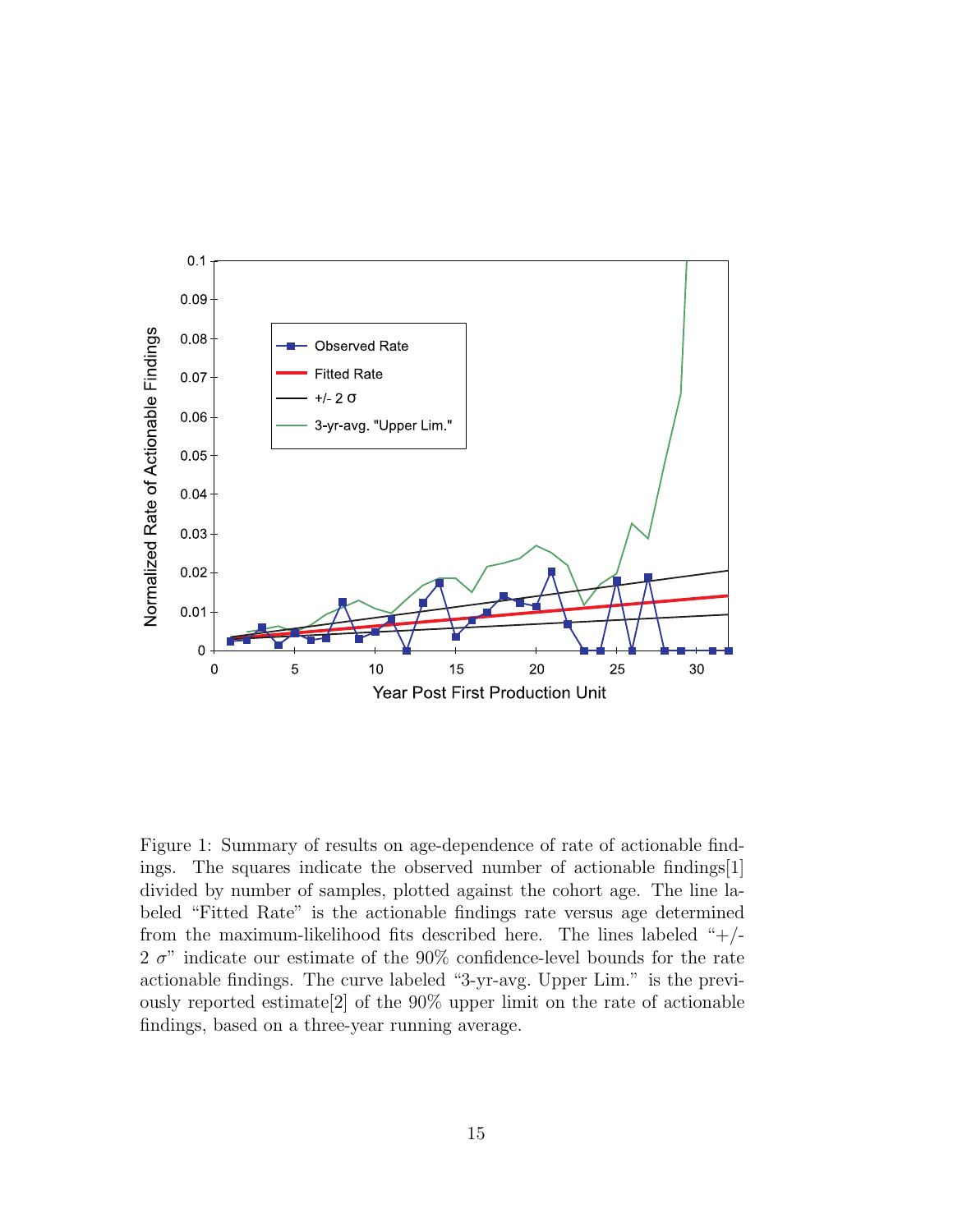The results of our fit suggest a straight-forward picture of the aging process in these devices: a given weapon is a very complicated assembly consisting of large numbers of components, some of which are aging and may trigger actionable findings when examined. With many possible and nearly independent pathways leading to an actionable finding, the weapon, in this picture, behaves much like a sample of unstable particles: after a time,  $t$ , the fraction surviving is given by the exponential decay law,

$$
f(t) = \exp(-\lambda t)
$$

which is a consequence of the independent nature of the decays, as described by Poisson statistics. The parameter  $\lambda$  is the mean decay rate, or inverse of the mean-lifetime,  $\tau = 1/\lambda$ . In this picture, which we call the "Poisson" model" of aging, the individual "decays" of components lead to a "build up" over time of actionable findings. Thus, the time dependence of the probability for actionable findings should have the form:

$$
p(y) = 1 - \exp(-\lambda y).
$$

In the limit of small  $\lambda y$ , this reduces to the linear form, implied by our fits. Our fits also find a constant term,  $a_0$ , which can be interpreted as arising from some different, non-aging mechanism, such as "infant mortality" or defects that were hidden in post-production inspections§ . Interpreted via this simple picture, which we believe to be plausible, the data suggest a constant defect probability of 1/4% and an aging lifetime of 2800 years. Taking the Poisson model literally, the data can be fitted with only one parameter, the meanlifetime. In fact, such a model represents quite well the data for ages greater than 4 years (but not the younger data). The 90% confidence-level upperlimit for the mean findings rate in this case is 0.000765/yr, which is slightly above our " $+2\sigma$ " curve given in the figure.

<sup>§</sup>Alternatively, the constant term can be interpreted as the "clock" for defects in the Poisson model starting 7 years before the weapon is produced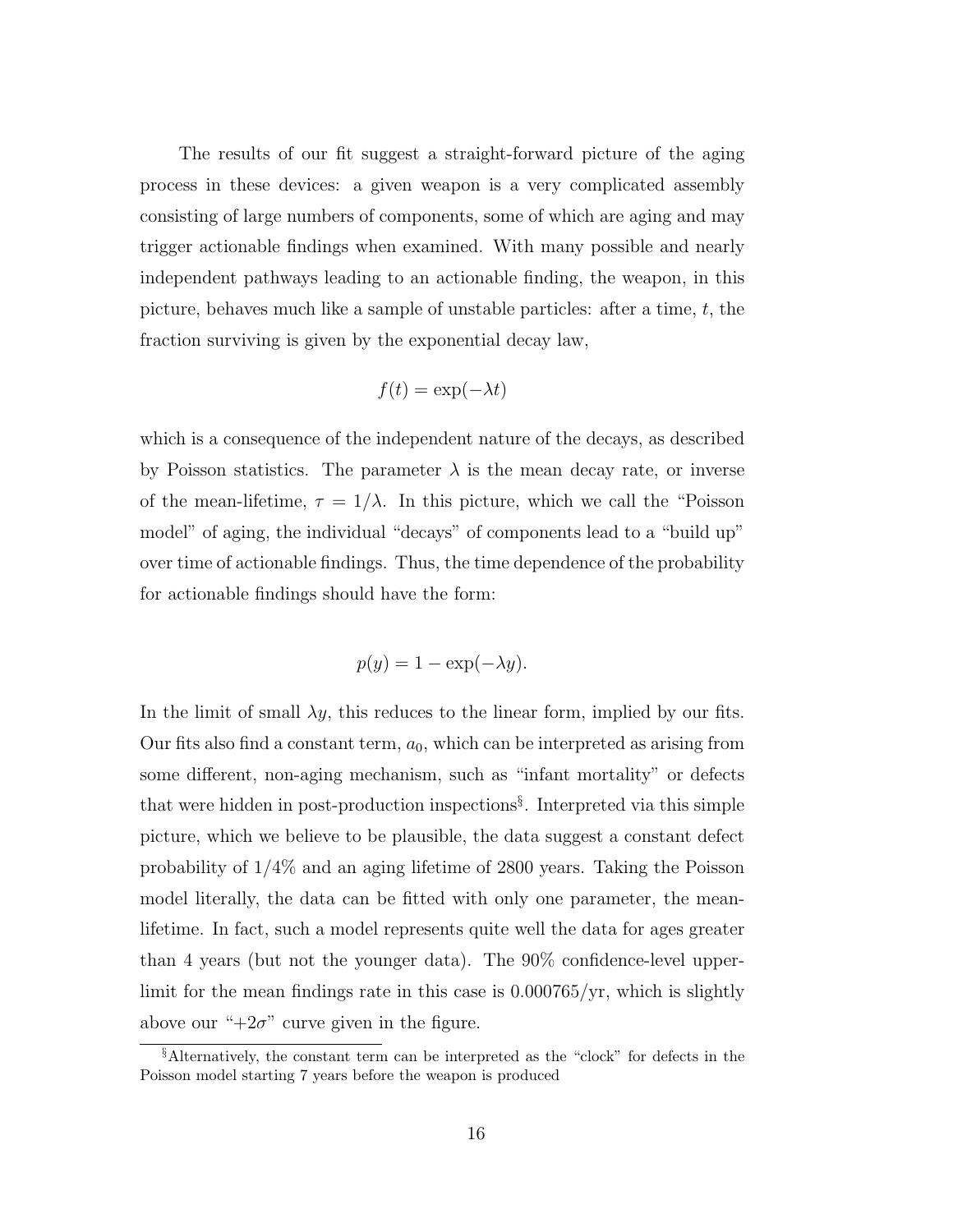Also plotted in Figure 1 is the 90% confidence-level "upper limit", proposed in reference [2]. This limit was computed from a 3-year running average of the observed findings rate. It increases rapidly for ages greater than 23–27 years exactly because the oldest weapons exhibit virtually no flaws. In this interpretation, a rate of (near) zero findings is taken to mean that the true failure rate of the oldest weapons is unconstrained by observations, thus causing the rapid increase for the oldest weapons in the "upper limit" number of anticipated findings shown in Figure 1. As expected, the greater statistical power of the maximum-likelihood method yields a considerably more accurate estimate of the rate of actionable findings, particularly for the older weapons in the age range of up to perhaps 50 or 75 years. The basic assumption underlying our procedure—smoothness in the age-dependence of the underlying failure rates—is physically reasonable and gives no indication of significant increase, beyond a linear rise with age.

Our results should not be taken to mean that we have no concerns about aging of the stockpile [2]. Rather, we are not persuaded that there is any statistical evidence for substantial aging, beyond a Poisson-like behavior. Indeed, some components could have definite "wear-out" lifetimes that would lead to a rapid rise in specific types of actionable findings with age. Because of the small sample sizes of old weapons, sensitivity to possible non-Poisson aging is poor. For example, if we constrain the likelihood fits discussed here to their central values and ask how large the  $a_2$  or  $a_3$  terms could be, we find  $a_2 < 1/(320 \text{ yr})^2$  and  $a_3 < 1/(133 \text{ yr})^3$ . Taking the  $a_3$  term for illustration, if it should equal our current estimate of its upper-limit, then the projected findings rate for 30 year-old weapons would be increased by about 1% over the "normal" Poisson rate of 1-2% for that age group. To hope to detect such a change in rate—by observing, say, 16 defects when 8 are expected from the Poisson model alone—one should sample at least 800 weapons at or near 30 years of age, an impractical goal. In the data available to us, only 59 weapons in the stockpile with ages greater than 27 years have been tested and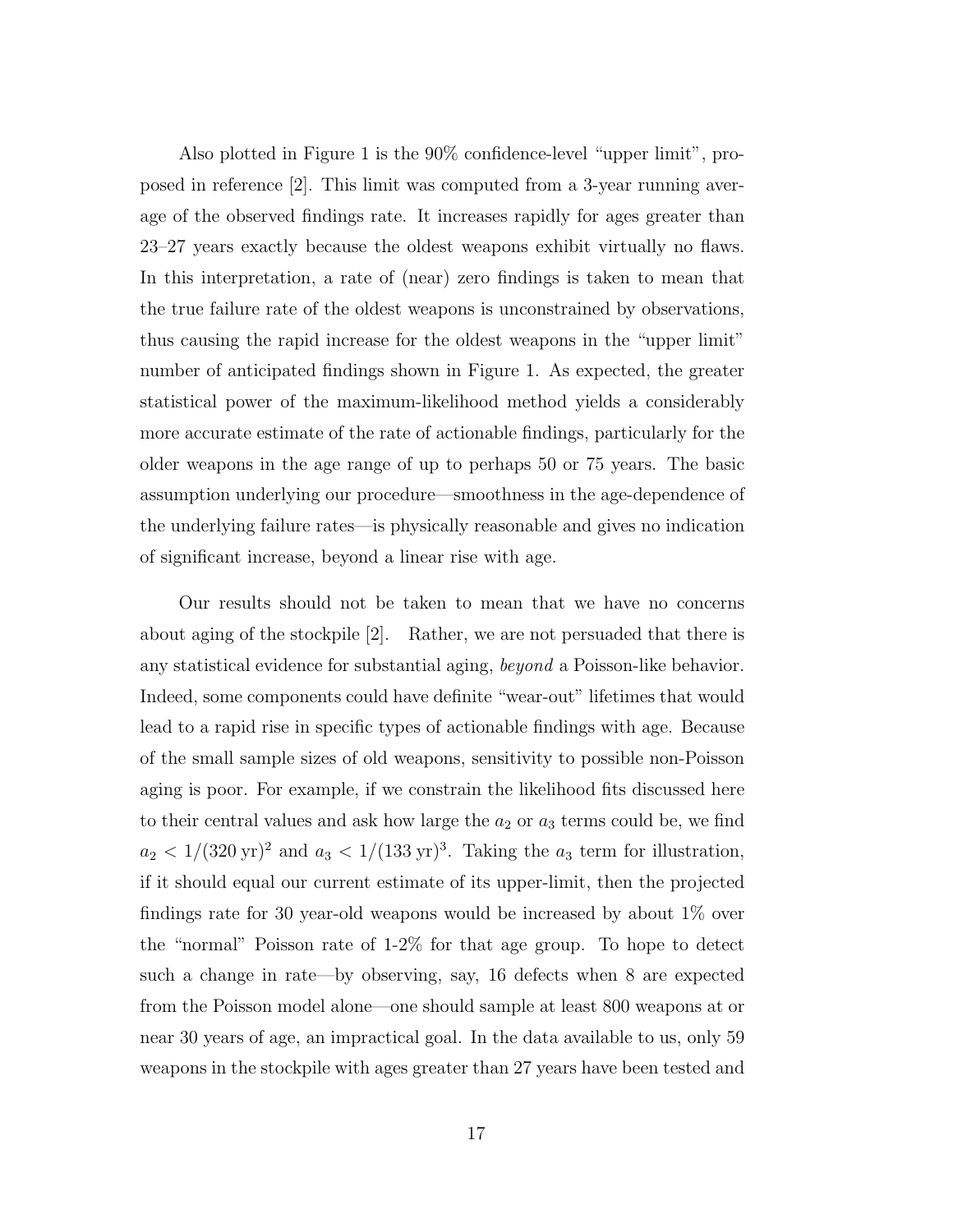no defects were found. This result is fully consistent with the Poisson model discussed here, but lacks the statistical power needed to reveal departures from a smooth findings rate, as might be associated with some enhanced aging effect. Much larger samples of older weapons are needed to establish any such aging trend.

This analysis leads to two significant conclusions: 1) the findings versus age database must be kept up to date; and 2) there should be a selective emphasis on sampling older (rather than randomly chosen) weapons from the stockpile in carrying out the ESP.

#### **4.4.2 Evaluations of steady-state remanufacture requirements**

A strong need of the remanufacture planning process is the development of planning predictions for the needed rate of manufacture. The curve labeled "3-yr. avg. Upper Limit" in Fig. 1 with the implied cliff at an age of 30 years clearly does not provide a suitable basis for planning remanufacturing requirements. Planning predictions will have to be based on (and continually revised according to) the accumulated data from enhanced surveillance of the stockpile. As an example of such predictions, we can consider the simplest case where we have well-established statistical information, for instance about the lifetime  $(1/\lambda)$  for a weapon or any component of a weapon.

As one case, we consider the simple result for a statistical lifetime obtained above. To predict the rate of remanufacture required to maintain a given level of stockpile readiness, consider a population of  $N_0$  weapons, all created at the same time  $t = 0$ . Barring intervention, the number of weapons that one can statistically expect to be good at some time  $t$  later is just

$$
N_{\text{good}}(t) = N_0 e^{-\lambda t} .
$$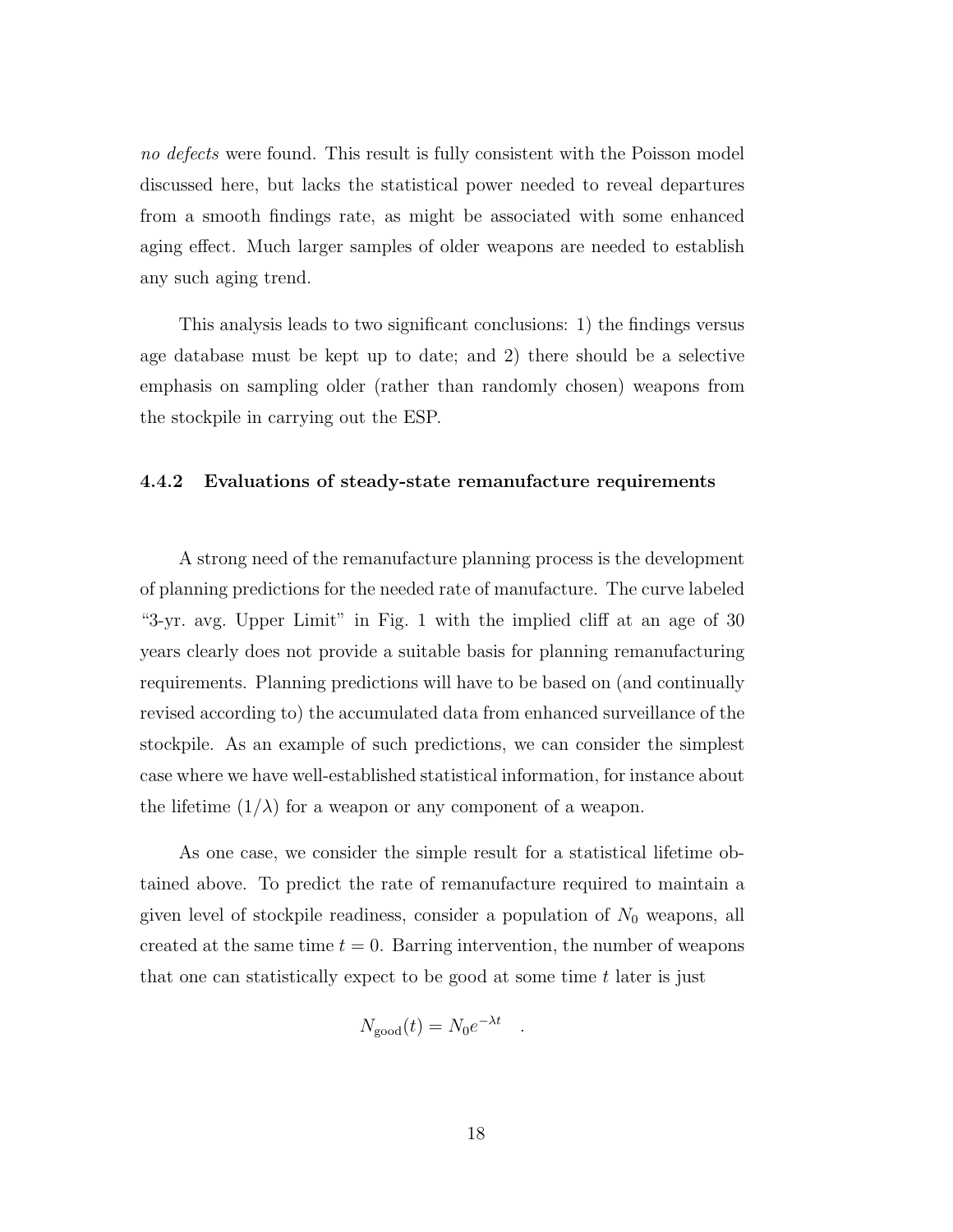The probability of a weapon failing is

$$
p_{\text{failure}}(t) = 1 - N_{\text{good}}(t)/N_0 .
$$

Here we consider a stockpile started at  $t = 0$  with  $N_0 = 10,000$  weapons, and assume a decay rate of  $\lambda = 0.001/\text{year}$  (comparable to the upper limit of our model in 4.4.1).

With this choice of  $\lambda$  we don't for a moment suggest that there is any experimental proof that a simple exponential decay at such a slow rate is valid far into the future. We apply it here only to illustrate how to extrapolate to lifetimes of up to perhaps twice the length of current data – i.e. to ∼60 years – in planning to maintain a steady-state stockpile of reliable weapons.

To maintain the stockpile and its remanufacture at steady state, beginning at year  $t_0$ ,  $N_r$  of the oldest weapons are removed from the stockpile each year and replaced with an equal number of new ones. This leads to a "turnover" or "replacement" time defined by:

$$
\tau_r \equiv \frac{N_0}{N_r} \; .
$$

In this picture, there are three stages in stockpile age and reliability.

Original weapons:  $0 \le t < t_0$ 

Average Age
$$
(t)
$$
 =  $t$   
 $N_{\text{good}}(t)$  =  $N_0 e^{-\lambda t}$ 

Original weapons being replaced:  $t_0 \leq t < t_0 + \tau_r$ .

Average Age(t) = 
$$
t + \frac{1}{2\tau_r}(t_0^2 - t^2)
$$
  
\n
$$
N_{\text{good}}(t) = N_0 \left\{ \left[ 1 - \frac{(t - t_0)}{\tau_r} \right] e^{-\lambda t} + \frac{1}{\lambda \tau_r} \left[ 1 - e^{-\lambda(t - t_0)} \right] \right\}
$$

Steady state remanufacture:  $t \ge t_0 + \tau_r$ .

Average Age
$$
(t)
$$
 =  $\frac{\tau_r}{2}$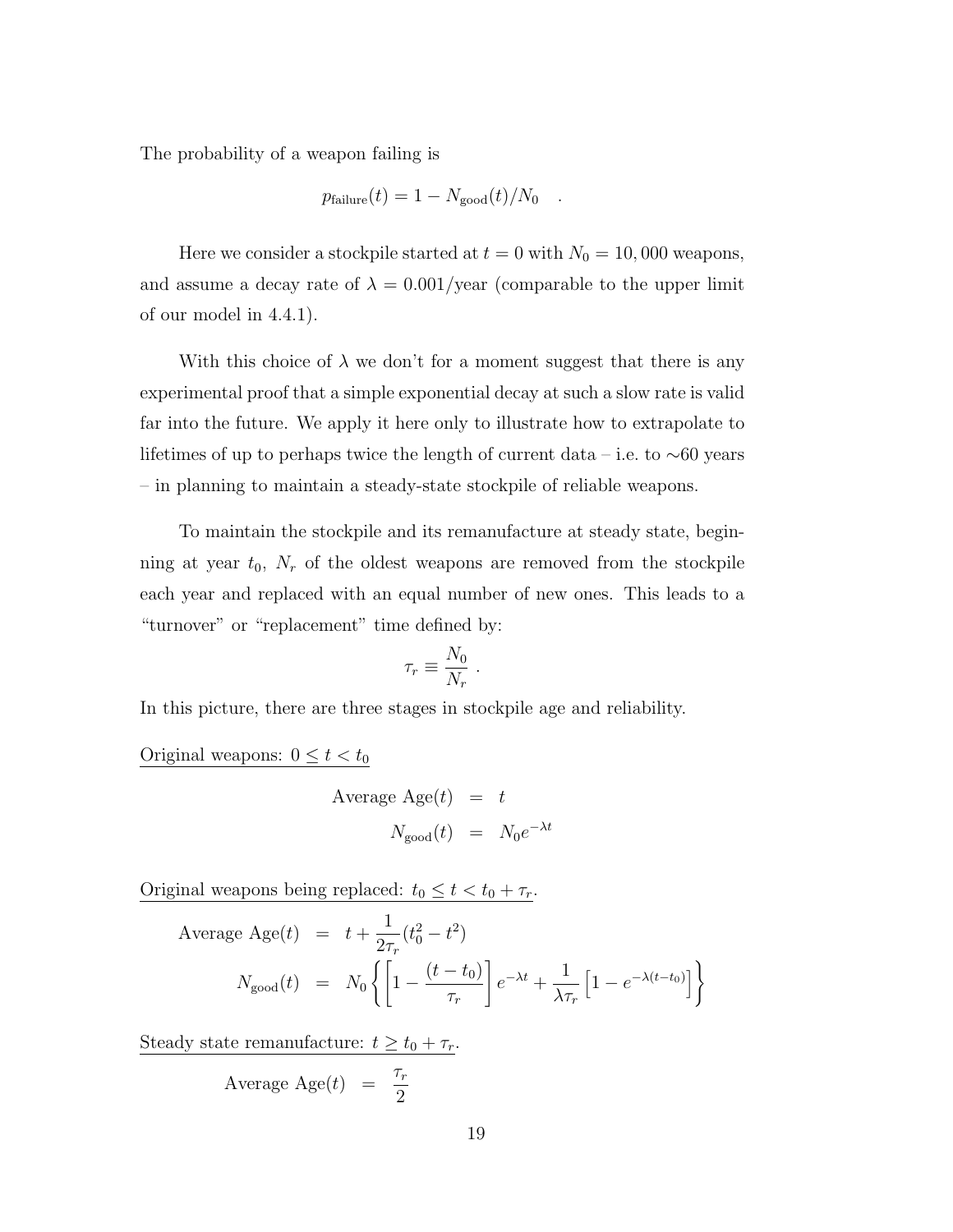$$
N_{\text{good}}(t) = \frac{N_0}{\lambda \tau_r} \left( 1 - e^{-\lambda \tau_r} \right) \approx N_0 \left( 1 - \frac{\lambda \tau_r}{2} \right) .
$$

Figure 2 shows the three stages for  $N_r = 100/yr$  and 400/yr, corresponding to  $\tau_r = 100$  and 25 years, for a remanufacture program starting  $t_0 = 30$  years after the stockpile was created. Replacing only 100 weapons per year allows the stockpile to continue aging for another 70 years, with resulting decreases in the number of good weapons and increases in the failure probability. Steady-state values are only marginally less than the 100-year extrema. Replacing 400 weapons per year, however, produces immediate decreases in the average age and results in a young stockpile. Balancing remanufacturing costs against reliability would probably call for  $N_r$  between 100 and 400 for a 10,000 RV stockpile; or between 20 and 80 for a 2,000 RV stockpile under potential START III limits, with all of these values pertaining to the specific model and  $\lambda$  magnitude used here for illustrative purposes.

Notice that the failure probability is approximately given by:

$$
p_{\text{failure}} \approx \frac{\lambda \tau_r}{2}
$$

which suggests a simple algorithm for choosing the replacement rate for a given acceptable failure or "dud" rate when the decay rate  $\lambda$  is known:

$$
N_r = \frac{\lambda N_0}{2p_{\text{failure}}}.
$$

For the numbers used here  $(\lambda = .001/\text{year}, N_0 = 10,000$  for the near term future – up to 60 to 80 years as illustrated in Fig. 2),

$$
N_r = \frac{500/\text{year}}{p_{\text{failure}}(\%)} \ .
$$

This example underscores the critical importance of developing the best possible predictive capability for failure of the components of the weapons. A steady state replacement schedule not only allows more efficient scheduling of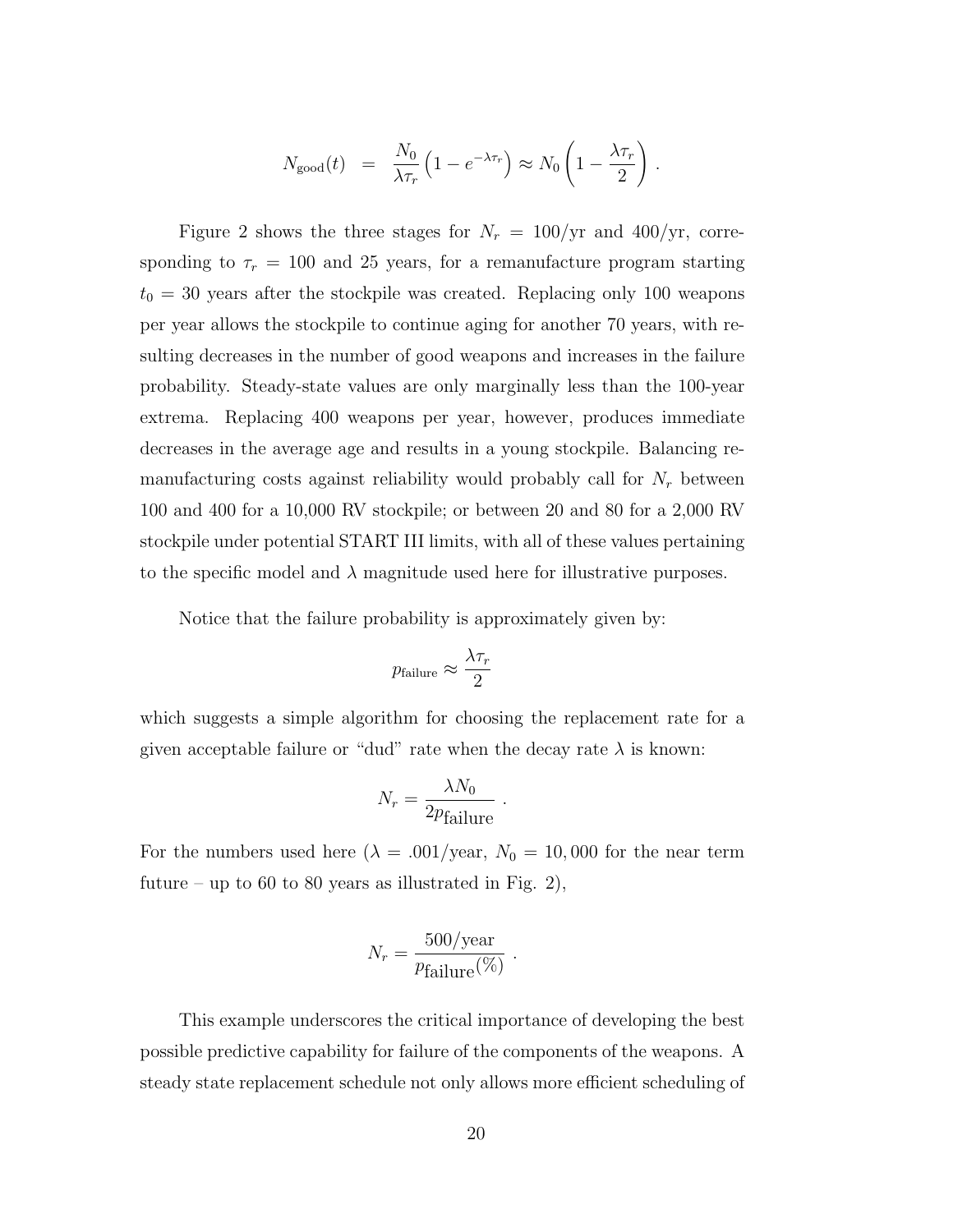

Figure 2: Sample calculation of stockpile statistics assuming that remanufacture starts at  $t_0 = 30$  years, a decay rate of  $\lambda = 0.001/\text{year}$  and replacement rates of  $N_r = 100/\text{year}$  and 400/year for a 10,000 unit stockpile. Dotted lines are for no replacement,  $N_r = 0$ . Note that all curves depend critically on knowledge of  $\lambda$ .

remanufacturing resources, it also allows a lower failure rate to be maintained for the same net number of replacements over the chosen replacement cycle. However, to take advantage of a steady state remanufacture process, it is necessary to have detailed statistics on the failure rate of older weapons and their components, in order to determine whether the statistical decay rate becomes time dependent at long times (e.g.  $\lambda$  may change with age and there are likely to be thresholds for new failure mechanisms). This need demands continued aggressive sampling and meticulous record keeping on the properties of the aging stockpile. In addition, one can do much better in this endeavor if the aging mechanism is understood, so that the risks of maintaining somewhat older units in the stockpile can be modeled correctly.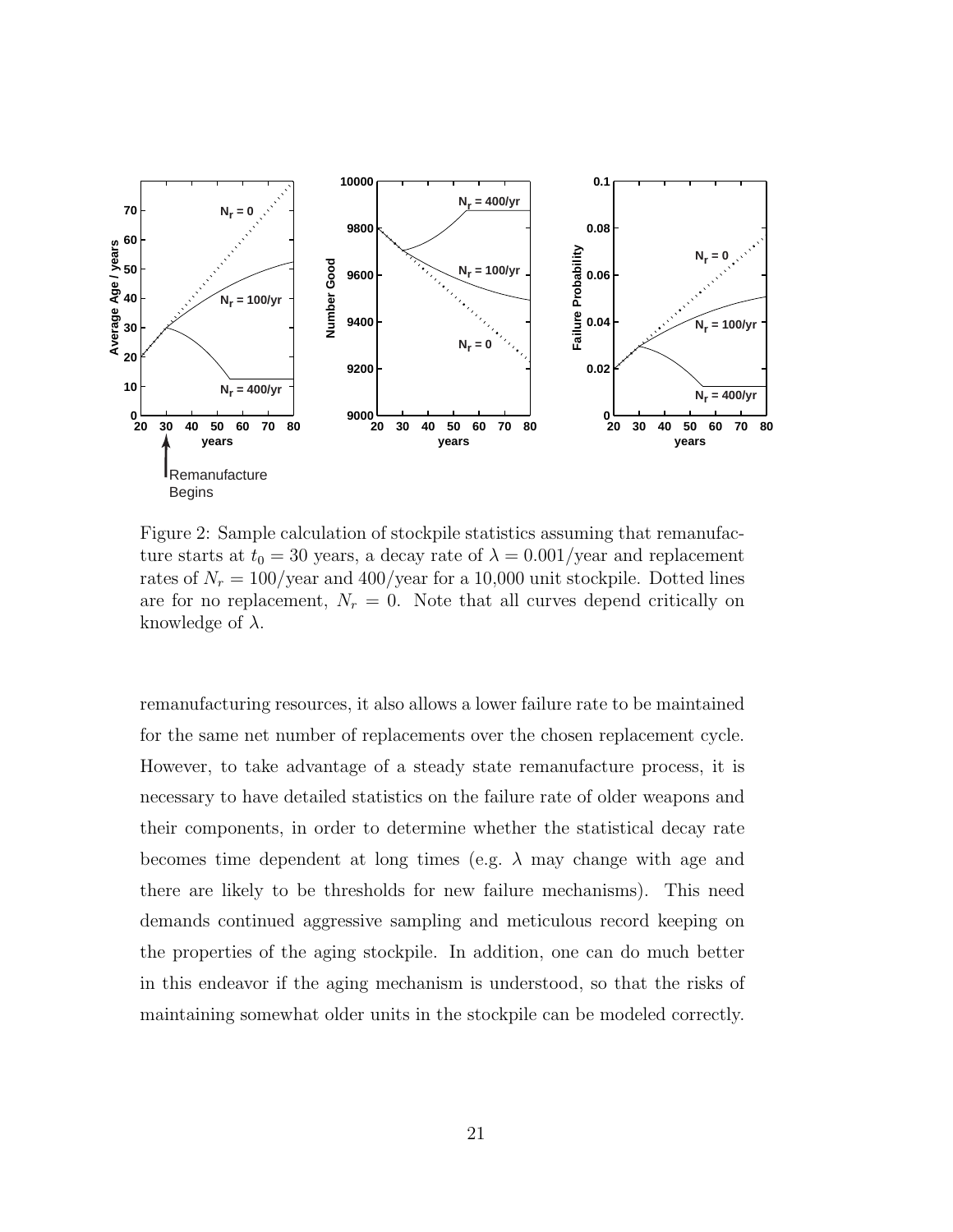Finally, further safety and efficiency benefits would accrue if weapons which are close to failure could be individually identified and removed from the stockpile through vigorous enhanced surveillance activity.

This analysis can be extended to take into account the replacement of individual components, each of which has its own (statistical) lifetime. This formalizes the recognition that already now, and increasingly so in the future, a weapon does not have a single "age" but is an agglomeration of numerous parts that have been produced (or remanufactured) at various times. In this sense, the "average age" of the stockpile does not continue to increase at an inexhorable, linear rate, precisely because of the impact of remanufacture (as well as LLC replacement).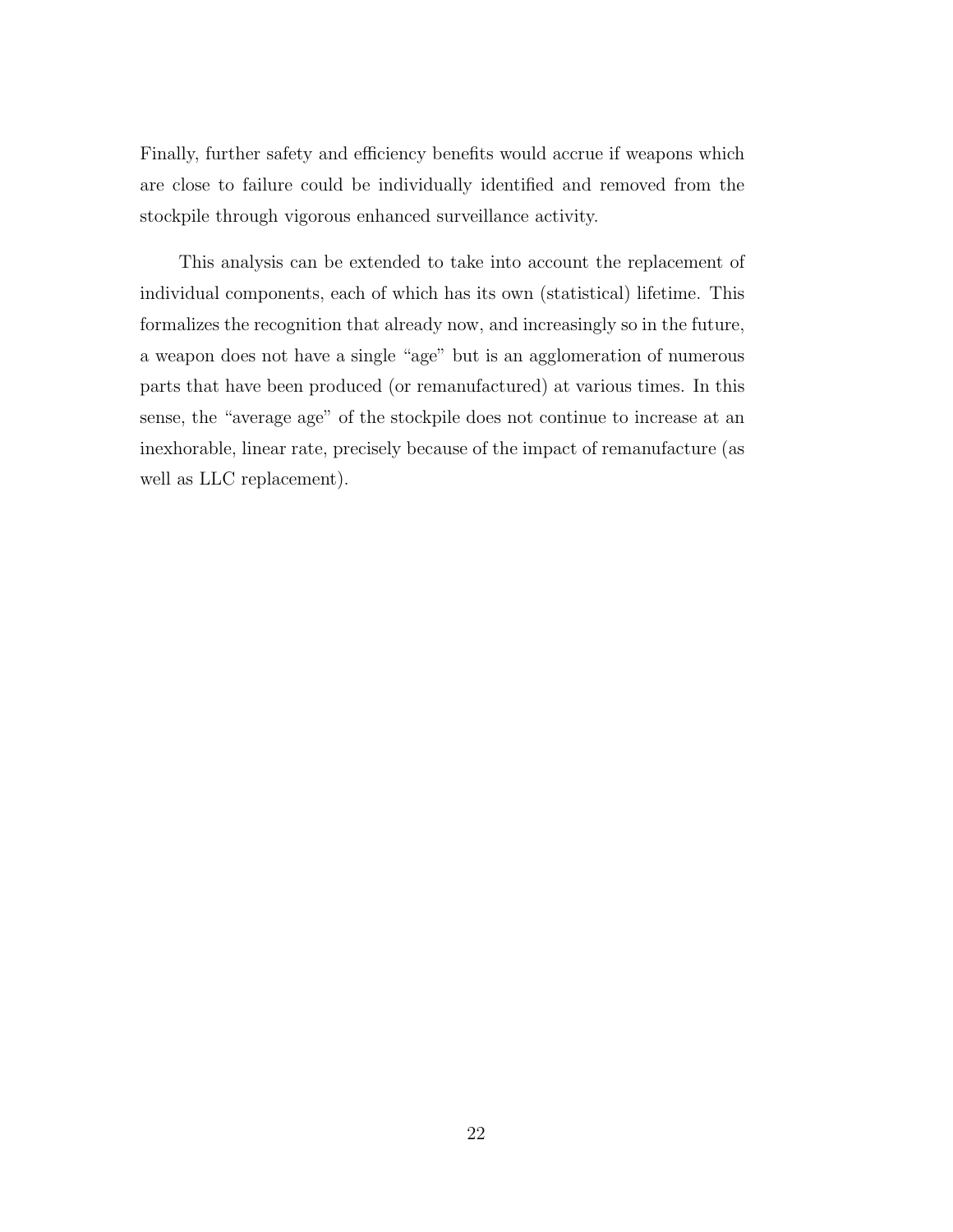### **5 MARGINS AND REMANUFACTURE**

In certain cases, remanufacture of nuclear weapons components will have to be done with new technologies and no opportunity to test the assembled product as it is intended to be used. The prime example is pit remanufacture. Changes are planned in many aspects of the fabrication process, including the change from wrought to cast processes for the rough pit, and possible changes in physical attributes of the final machined pit. This creates a potential concern: Is it necessary for high confidence in the remanufactured weapon that the pit have as nearly as possible the same physical attributes as those tested underground in earlier years? Or can one circumvent this concern by other means?

Two possibilities for circumvention come to mind. The first is that a science-based program of experiment (including underground sub-critical studies) and simulation, and dealing with such questions as high-pressure equations of state, effects of forming and machining processes on the implosion process and the like, will provide the information (without underground nuclear tests) necessary for ensuring with high confidence that the final product will work as intended; this despite the possible introduction of new technologies, and consequent changed physical attributes relative to the original weapon. We believe that this is an important step, and urge that, in a few key areas such as pit remanufacture, the design laboratories and the production areas of the complex interact closely to implement a science-based remanufacture process.

The second mode of circumvention was discussed at some length in a previous JASON report [3]. In certain cases, slight changes in the attributes of a nuclear weapons component, such as those introduced by using new technologies, can be rendered unimportant by increasing the margin of performance of the weapon. By margin of performance, we mean the difference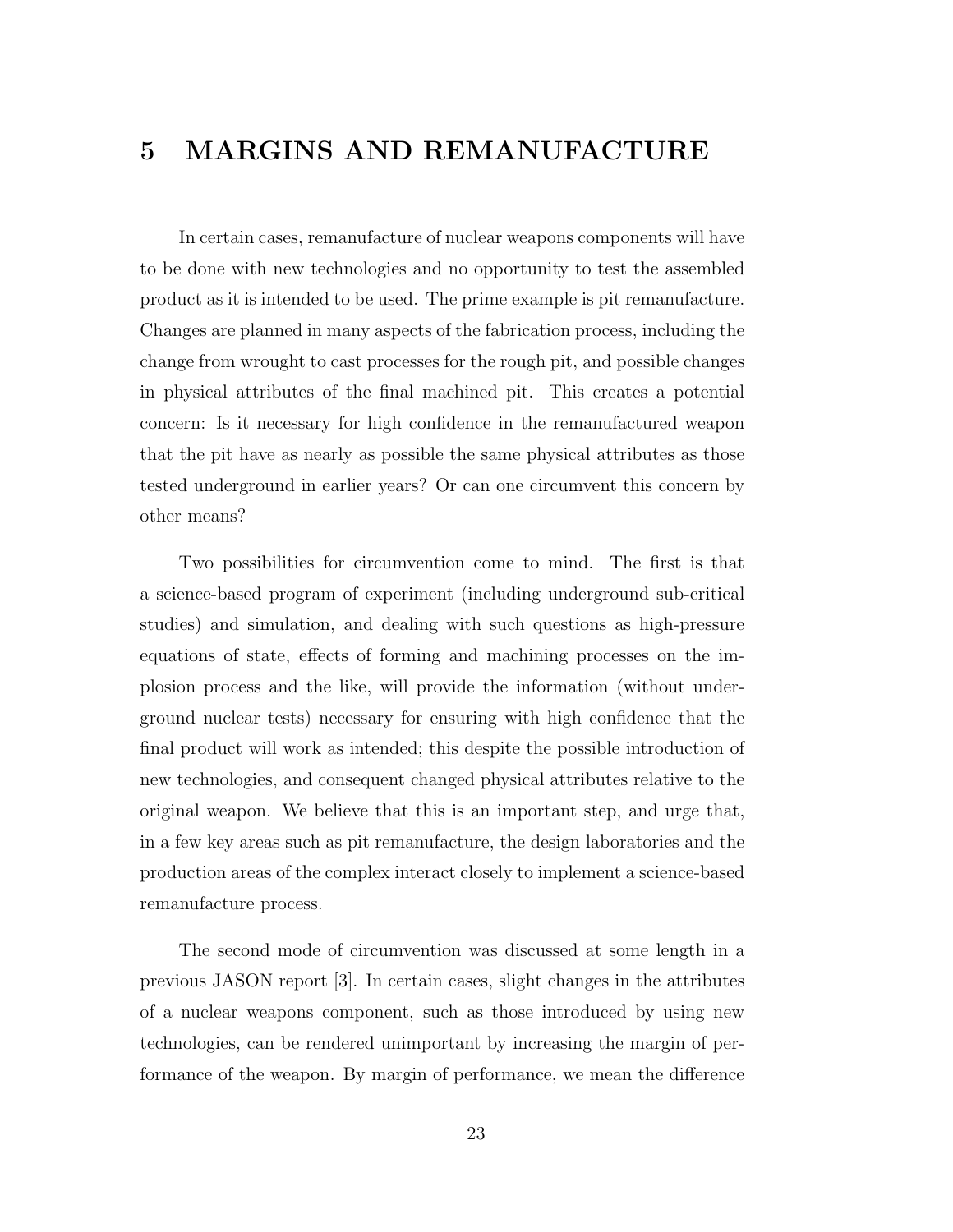in primary yield which is expected from a normal weapon and the minimum primary yield which will drive the secondary to essentially full yield. The margin available to a specific weapon changes with time and circumstances, notably because primary yield is so sensitively dependent on the amount of tritium available in the gas system.

There are various means to enhance the margin without resorting to underground tests, for example, by relaxing stockpile-to-target sequence requirements (e.g., for survival in a hostile environment). But it seems clear that the most significant opportunity to enhance margin lies in the gas supply system. We will not go into great detail about enhancing gas supply here, but one obvious means is to shorten the tritium refill cycle time so that large excursions in the amount of tritium available do not occur.

We recommend that this question of the effect of margin enhancement on remanufacturing confidence be investigated in the only way now available: by a science-based remanufacturing study, in which large-scale calculations are made in an attempt to quantify the increase in margin due to, e.g., a better gas supply, and to estimate at least a reasonable and prudent bound on the decrease in margin from introduction of new manufacturing technologies.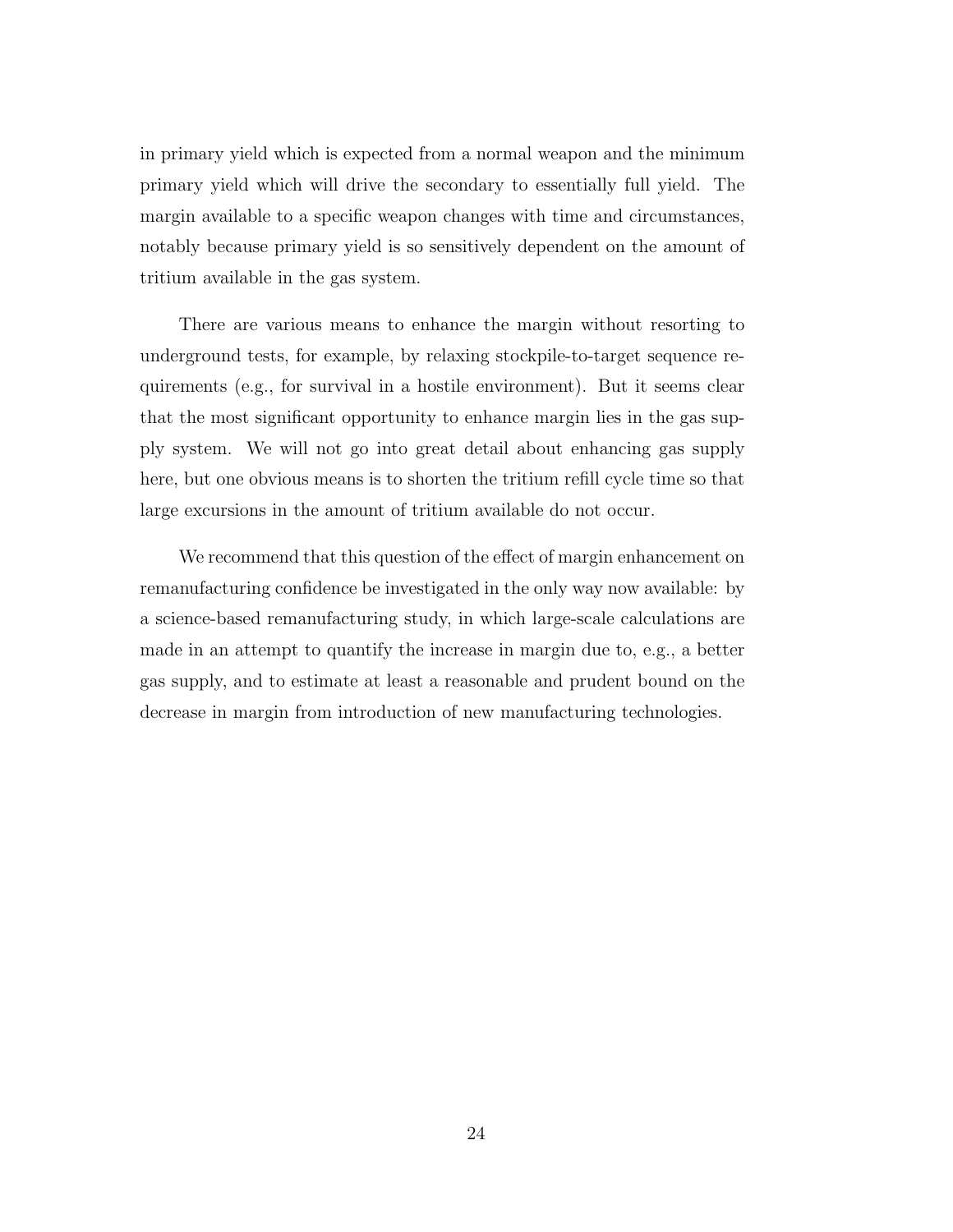## **6 KNOWLEDGE UTILIZATION & PRESER-VATION**

All units in the nuclear weapons complex expressed grave concern over the age distribution of their workforce. Due to budget reductions and resulting reduction in force, loss of experienced personnel has occurred without concomitant hiring of entry-level personnel (who would ordinarily have been trained by senior staff prior to their retirement). Thus, individual plants are not in a position to respond to any emergency which might require a sudden increase in production capability. Careful planning of future production rates, accompanied by a rate of hiring sufficient to sustain those production needs, is a serious planning requirement all across the complex. Meeting this planning need appropriately will be an additional benefit of developing a formal science-based remanufacture schedule.

JASON is aware of the knowledge preservation, archiving and data retrieval program of the DOE design laboratories. However, we do not know the extent to which similar programs are on-going in the manufacturing areas and urge that the fragile parts of warhead manufacturing, such as the lore and know-how on pit fabrication, be fully documented in order to retain the necessary information for reliable remanufacture. Each laboratory and plant should be consciously directed to archive and preserve in durable format the various steps involved in their particular part of the weapon production: primary, secondary, arming and fusing, high explosive fabrication/procurement, etc. For example, video tapes fully documenting the steps in the process from raw materials to finished product should become part of the archival material and record on weapon remanufacturing.

In particular, the "old timers" in the business, retired or near retirement, should be asked or supported in making videos on the general lore of nuclear explosive design, device fabrication and weaponization. The ultimate aim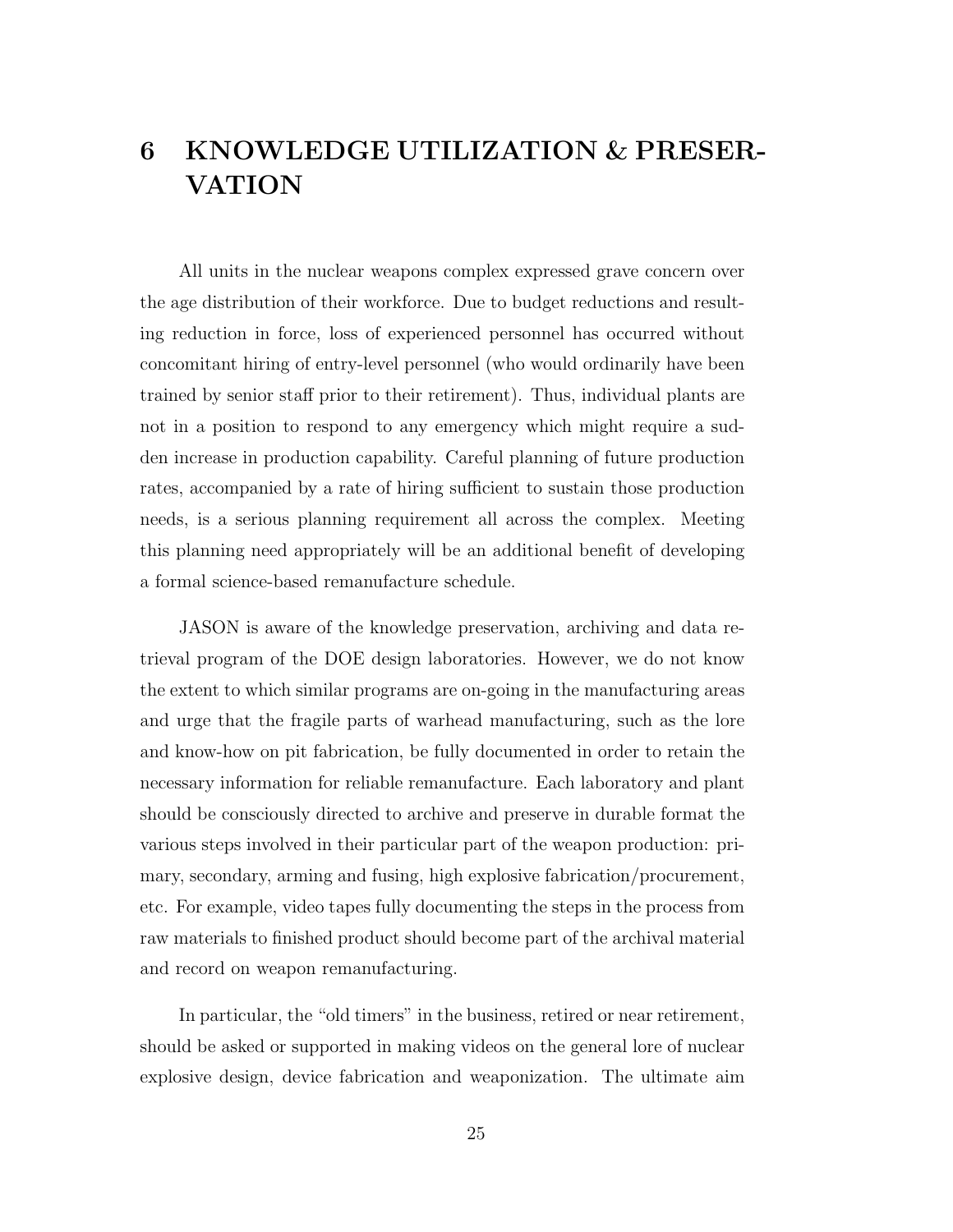of this activity is to reduce the time on the learning curve in the event the country stops or greatly cuts back on nuclear explosive design and fabrication activity, but later is suddenly forced to renew the activity.

One possible test of this knowledge transfer would be to ask a group of "naive" scientists and technologists (e.g., recently graduated scientists and technologists) to refurbish/rebuild/remanufacture a device using existing facilities, but with no guidance other than that available through static documentation (i.e., no consultation with experienced personnel would be permitted). The quality of the result would provide an assessment of the success of knowledge transfer and perhaps highlight deficiences in the documentation.